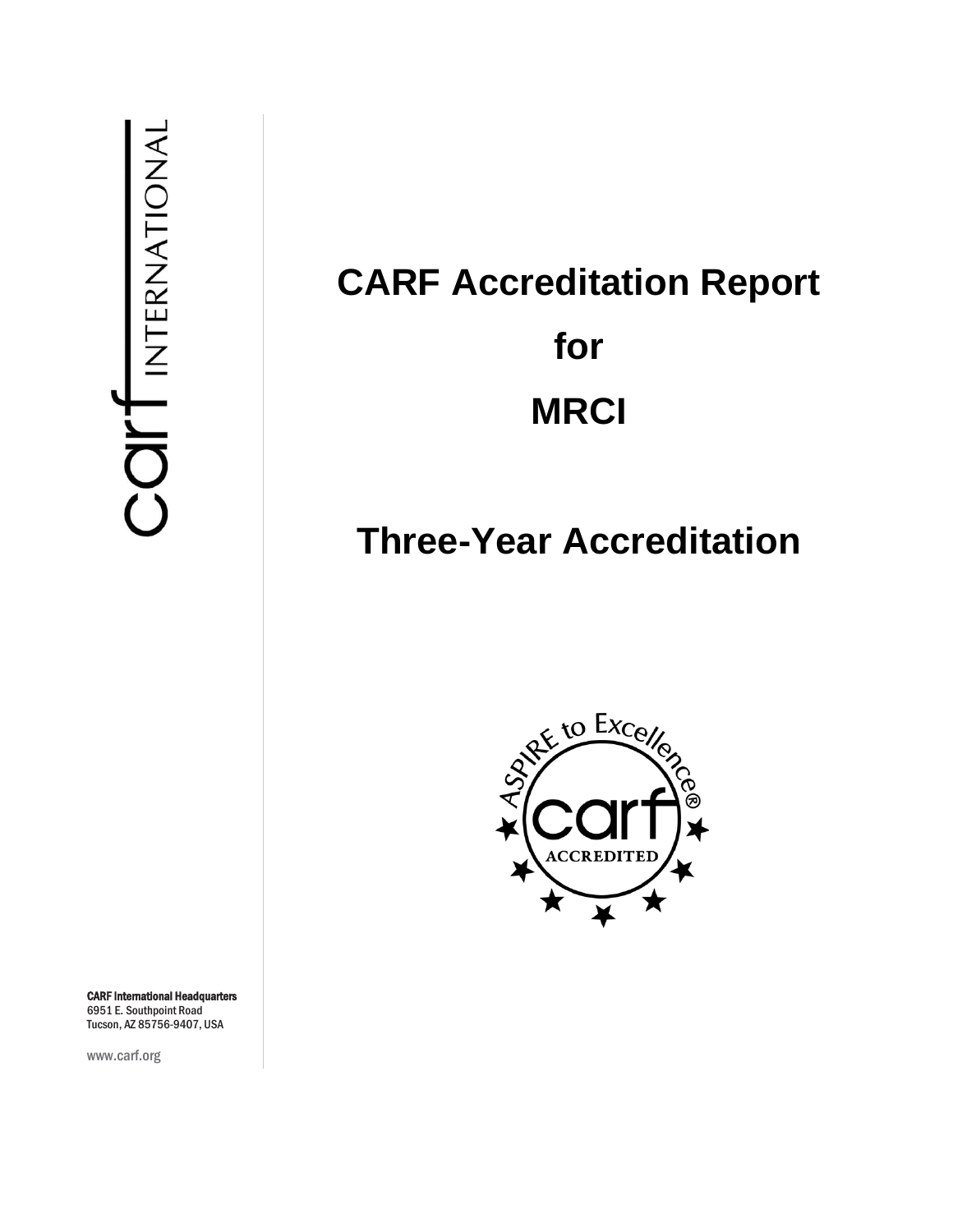## **Contents**

[Executive Summary](#page-3-0) [Survey Details](#page-4-0) **[Survey Participants](#page-4-1) [Survey Activities](#page-4-2)** [Program\(s\)/Service\(s\) Surveyed](#page-5-0) [Representations and Constraints](#page-5-1) **[Survey Findings](#page-5-2)** [Program\(s\)/Service\(s\) by Location](#page-27-0)

## **About CARF**

CARF is an independent, nonprofit accreditor of health and human services, enhancing the lives of persons served worldwide.

The accreditation process applies CARF's internationally recognized standards during a site survey conducted by peer surveyors. Accreditation, however, is an ongoing process that distinguishes a provider's service delivery and signals to the public that the provider is committed to continuous performance improvement, responsive to feedback, and accountable to the community and its other stakeholders.

CARF accreditation promotes providers' demonstration of value and Quality Across the Lifespan® of millions of persons served through application of rigorous organizational and program standards organized around the ASPIRE to Excellence® continuous quality improvement framework. CARF accreditation has been the recognized benchmark of quality health and human services for more than 50 years.

For more information or to contact CARF, please visit [www.carf.org/contact-us.](http://www.carf.org/contact-us)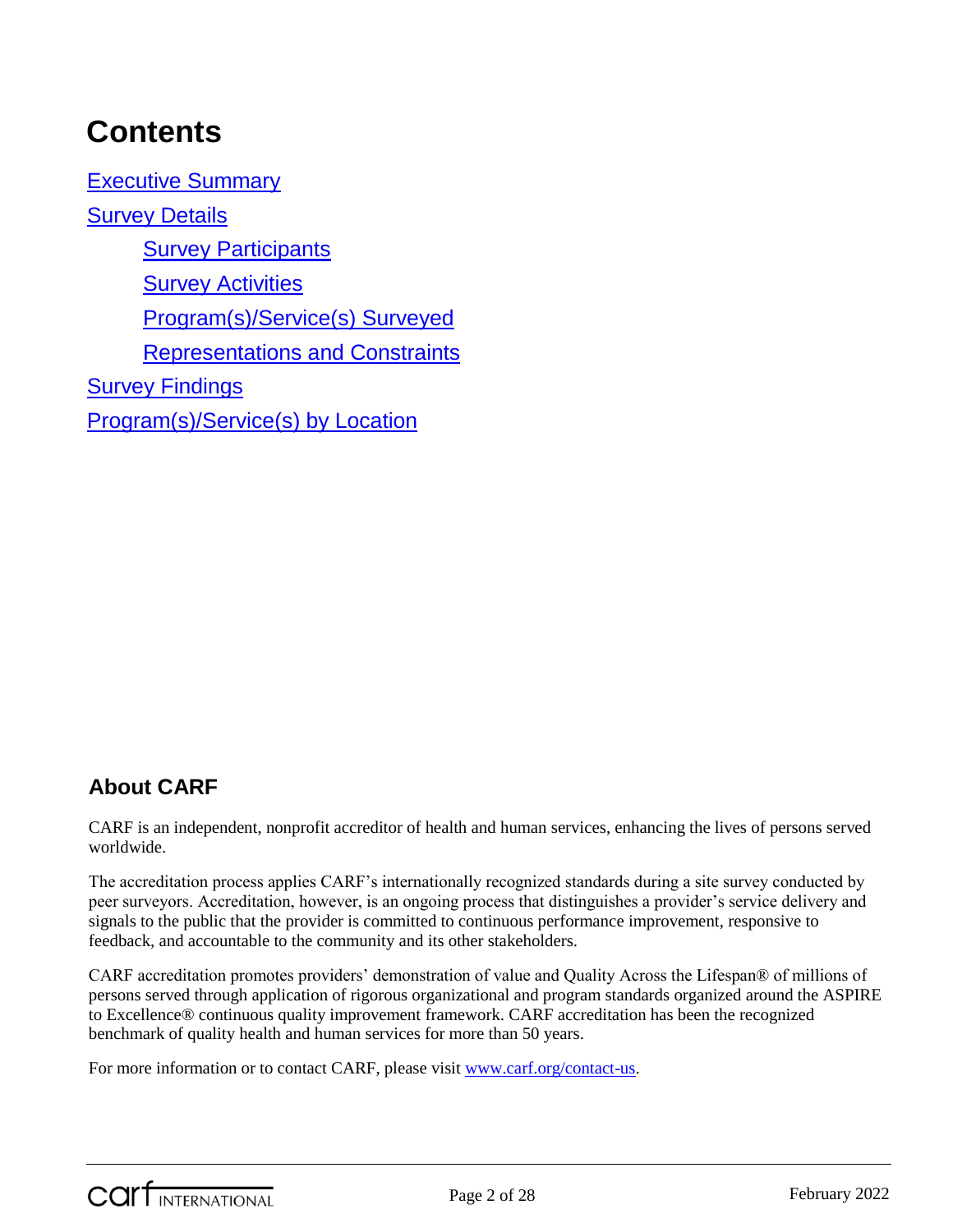#### **Organization**

**MRCI** 1750 Energy Drive Mankato, MN 56001

#### **Organizational Leadership**

Brian Benshoof, MS, Chief Executive Officer

#### **Survey Number**

143045

#### **Survey Date(s)**

December 1, 2021–December 3, 2021

#### **Surveyor(s)**

Jean M. Rommes, PhD, Administrative John C. Purkey, MA, Program

#### **Program(s)/Service(s) Surveyed**

Community Employment Services: Employment Supports Community Employment Services: Job Development Community Integration Employee Development Services Employment Planning Services Employment Skills Training Services

#### **Previous Survey**

July 23, 2018–July 25, 2018 Three-Year Accreditation

## **Accreditation Decision**

**Three-Year Accreditation Expiration: June 30, 2024**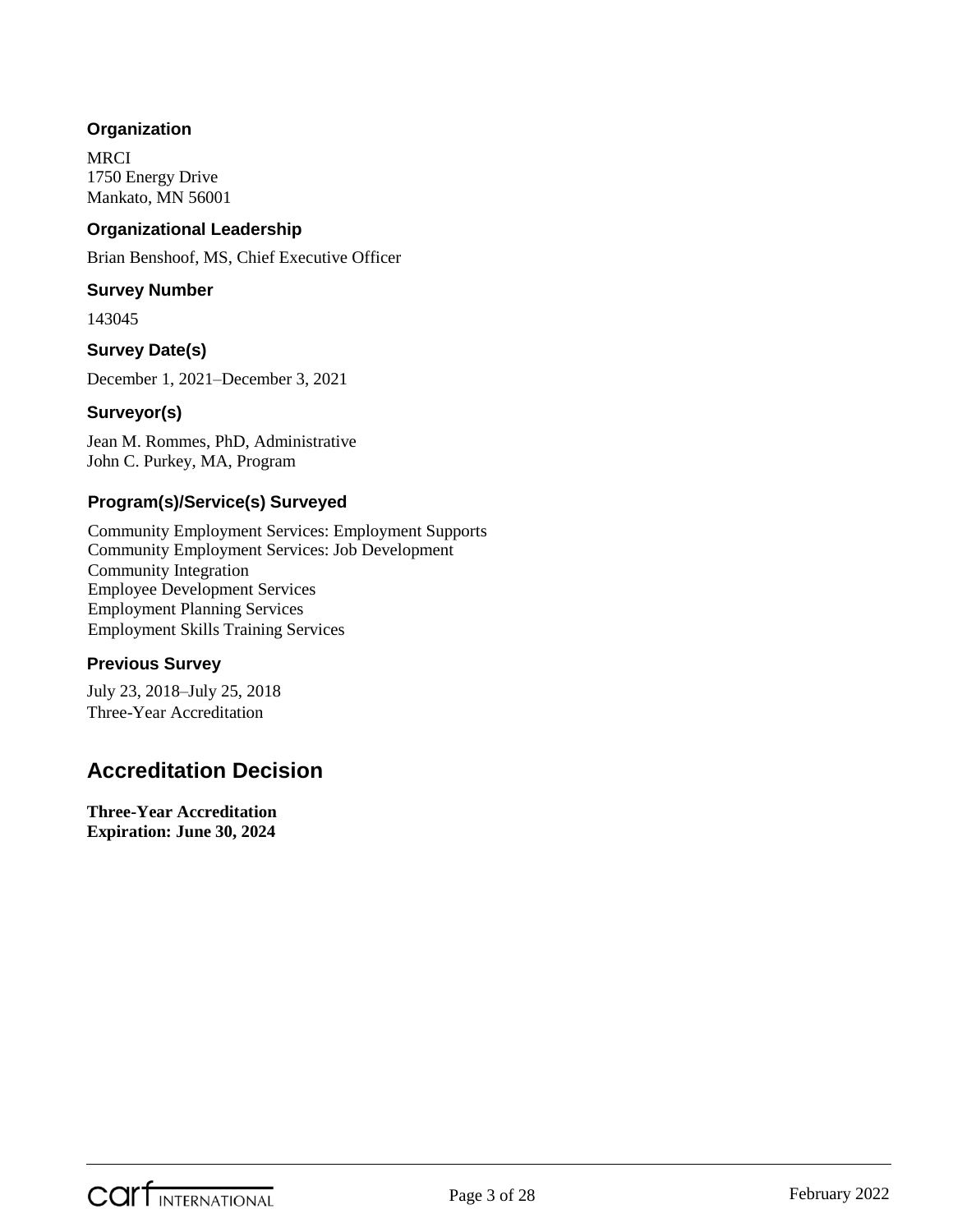## <span id="page-3-0"></span>**Executive Summary**

This report contains the findings of CARF's site survey of MRCI conducted December 1, 2021–December 3, 2021. This report includes the following information:

- Documentation of the accreditation decision and the basis for the decision as determined by CARF's consideration of the survey findings.
- Identification of the specific program(s)/service(s) and location(s) to which this accreditation decision applies.
- Identification of the CARF surveyor(s) who conducted the survey and an overview of the CARF survey process and how conformance to the standards was determined.
- Feedback on the organization's strengths and recognition of any areas where the organization demonstrated exemplary conformance to the standards.
- Documentation of the specific sections of the CARF standards that were applied on the survey.
- Recommendations for improvement in any areas where the organization did not meet the minimum requirements to demonstrate full conformance to the standards.
- Any consultative suggestions documented by the surveyor(s) to help the organization improve its program(s)/service(s) and business operations.

### **Accreditation Decision**

On balance, MRCI demonstrated substantial conformance to the standards. MRCI has successfully changed service delivery from a facility-based approach to an approach that is truly person centered, individualized, and communitybased. The board, leadership, management, staff at all levels, business partners, families/guardians, employers, and the community at large were included in this change. There is only one identified area for improvement noted, which is related to implementing written procedures for performance appraisal. During the survey, staff members invited consultation and information to help them. MRCI appears to have the tools, staff, and willingness to make improvements. The organization is also encouraged to review the consultation given and use what may be helpful in the delivery of services.

MRCI appears likely to maintain and/or improve its current method of operation and demonstrates a commitment to ongoing quality improvement. MRCI is required to submit a post-survey Quality Improvement Plan (QIP) to CARF that addresses all recommendations identified in this report.

**MRCI has earned a Three-Year Accreditation.** The leadership team and staff are complimented and congratulated for this achievement. In order to maintain this accreditation, throughout the term of accreditation, the organization is required to:

- Submit annual reporting documents and other required information to CARF, as detailed in the Accreditation Policies and Procedures section in the standards manual.
- Maintain ongoing conformance to CARF's standards, satisfy all accreditation conditions, and comply with all accreditation policies and procedures, as they are published and made effective by CARF.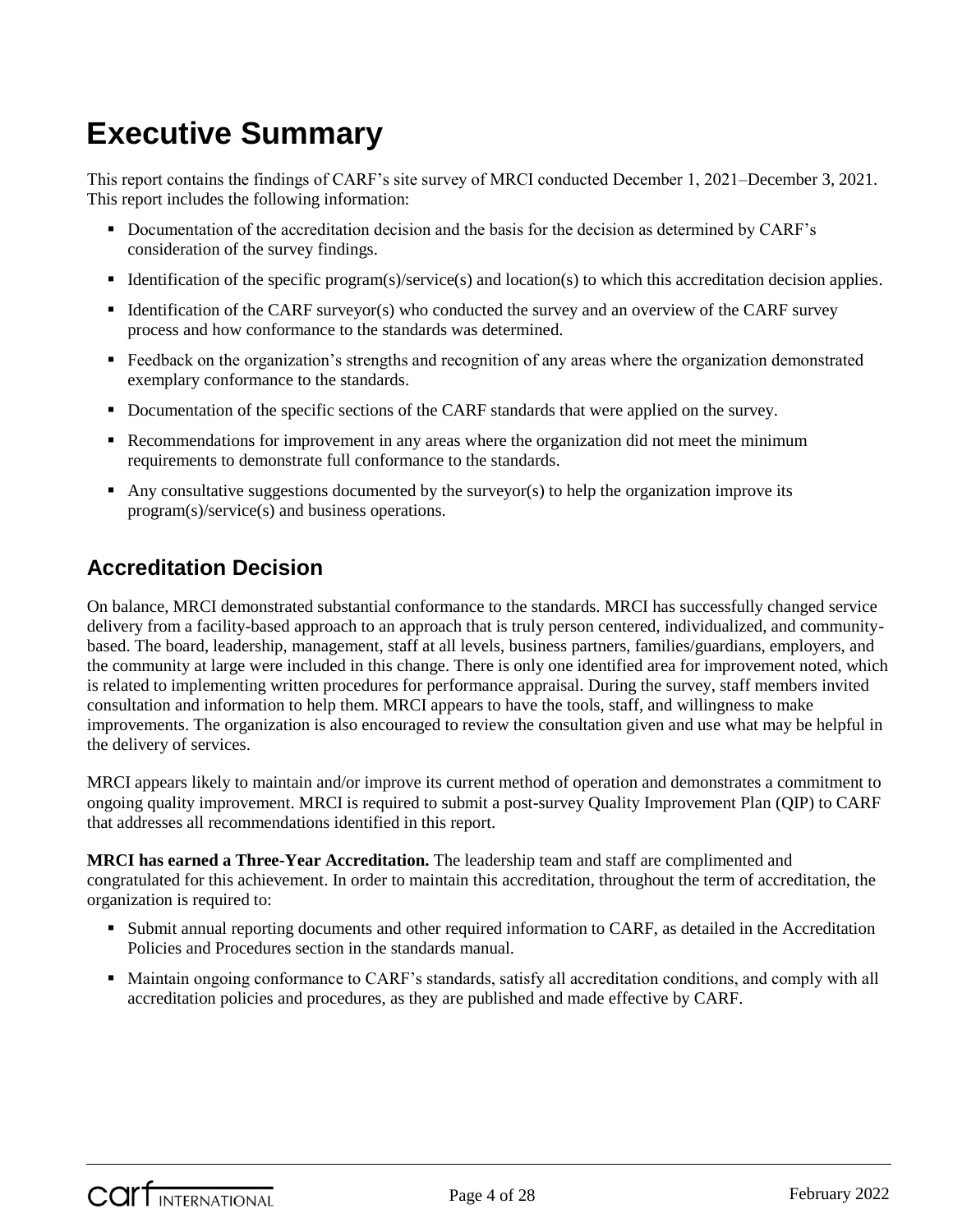## <span id="page-4-0"></span>**Survey Details**

## <span id="page-4-1"></span>**Survey Participants**

The survey of MRCI was conducted by the following CARF surveyor(s):

- Jean M. Rommes, PhD, Administrative
- John C. Purkey, MA, Program

CARF considers the involvement of persons served to be vital to the survey process. As part of the accreditation survey for all organizations, CARF surveyors interact with and conduct direct, confidential interviews with consenting current and former persons served in the program(s)/service(s) for which the organization is seeking accreditation. In addition, as applicable and available, interviews may be conducted with family members and/or representatives of the persons served such as guardians, advocates, or members of their support system.

Interviews are also conducted with individuals associated with the organization, as applicable, which may include:

- The organization's leadership, such as board members, executives, owners, and managers.
- Business unit resources, such as finance and human resources.
- **Personnel who serve and directly interact with persons served in the program(s)/service(s) for which the** organization is seeking accreditation.
- Other stakeholders, such as referral sources, payers, insurers, and fiscal intermediaries.
- Community constituents and governmental representatives.

## <span id="page-4-2"></span>**Survey Activities**

Achieving CARF accreditation involves demonstrating conformance to the applicable CARF standards, evidenced through observable practices, verifiable results over time, and comprehensive supporting documentation. The survey of MRCI and its program(s)/service(s) consisted of the following activities:

- Confidential interviews and direct interactions, as outlined in the previous section.
- Direct observation of the organization's operations and service delivery practices.
- Observation of the organization's location(s) where services are delivered.
- Review of organizational documents, which may include policies; plans; written procedures; promotional materials; governing documents, such as articles of incorporation and bylaws; financial statements; and other documents necessary to determine conformance to standards.
- Review of documents related to program/service design, delivery, outcomes, and improvement, such as program descriptions, records of services provided, documentation of reviews of program resources and services conducted, and program evaluations.
- Review of records of current and former persons served.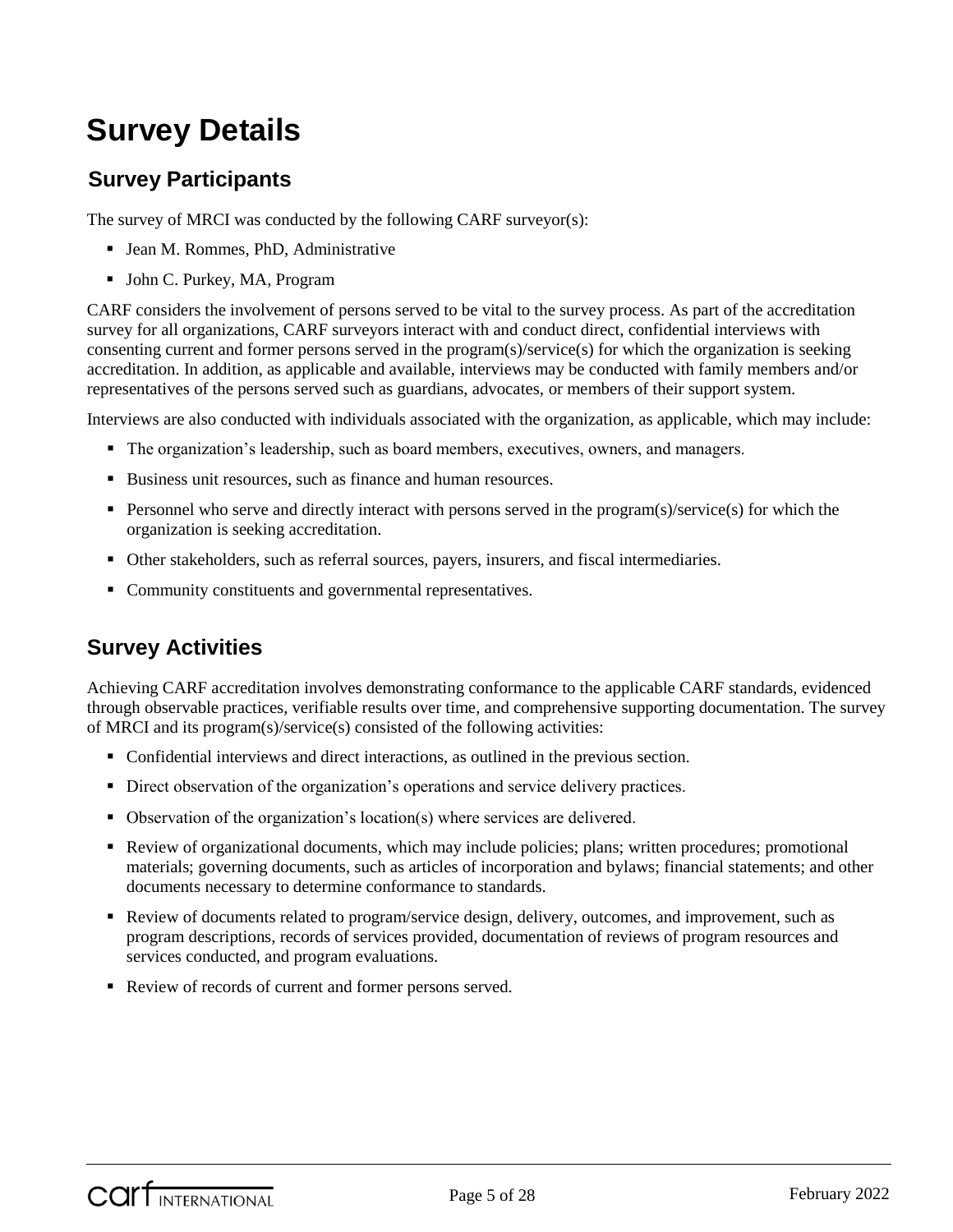## <span id="page-5-0"></span>**Program(s)/Service(s) Surveyed**

The survey addressed by this report is specific to the following program(s)/service(s):

- Community Employment Services: Employment Supports
- Community Employment Services: Job Development
- Community Integration
- **Employee Development Services**
- **Employment Planning Services**
- **Employment Skills Training Services**

A list of the organization's accredited program(s)/service(s) by location is included at the end of this report.

### <span id="page-5-1"></span>**Representations and Constraints**

The accreditation decision and survey findings contained in this report are based on an on-balance consideration of the information obtained by the surveyor(s) during the site survey. Any information that was unavailable, not presented, or outside the scope of the survey was not considered and, had it been considered, may have affected the contents of this report. If at any time CARF subsequently learns or has reason to believe that the organization did not participate in the accreditation process in good faith or that any information presented was not accurate, truthful, or complete, CARF may modify the accreditation decision, up to and including revocation of accreditation.

## <span id="page-5-2"></span>**Survey Findings**

This report provides a summary of the organization's strengths and identifies the sections of the CARF standards that were applied on the survey and the findings in each area. In conjunction with its evaluation of conformance to the specific program/service standards, CARF assessed conformance to its business practice standards, referred to as Section 1. ASPIRE to Excellence, which are designed to support the delivery of the program(s)/service(s) within a sound business operating framework to promote long-term success.

The specific standards applied from each section vary based on a variety of factors, including, but not limited to, the scope(s) of the program(s)/service(s), population(s) served, location(s), methods of service delivery, and survey type. Information about the specific standards applied on each survey is included in the standards manual and other instructions that may be provided by CARF.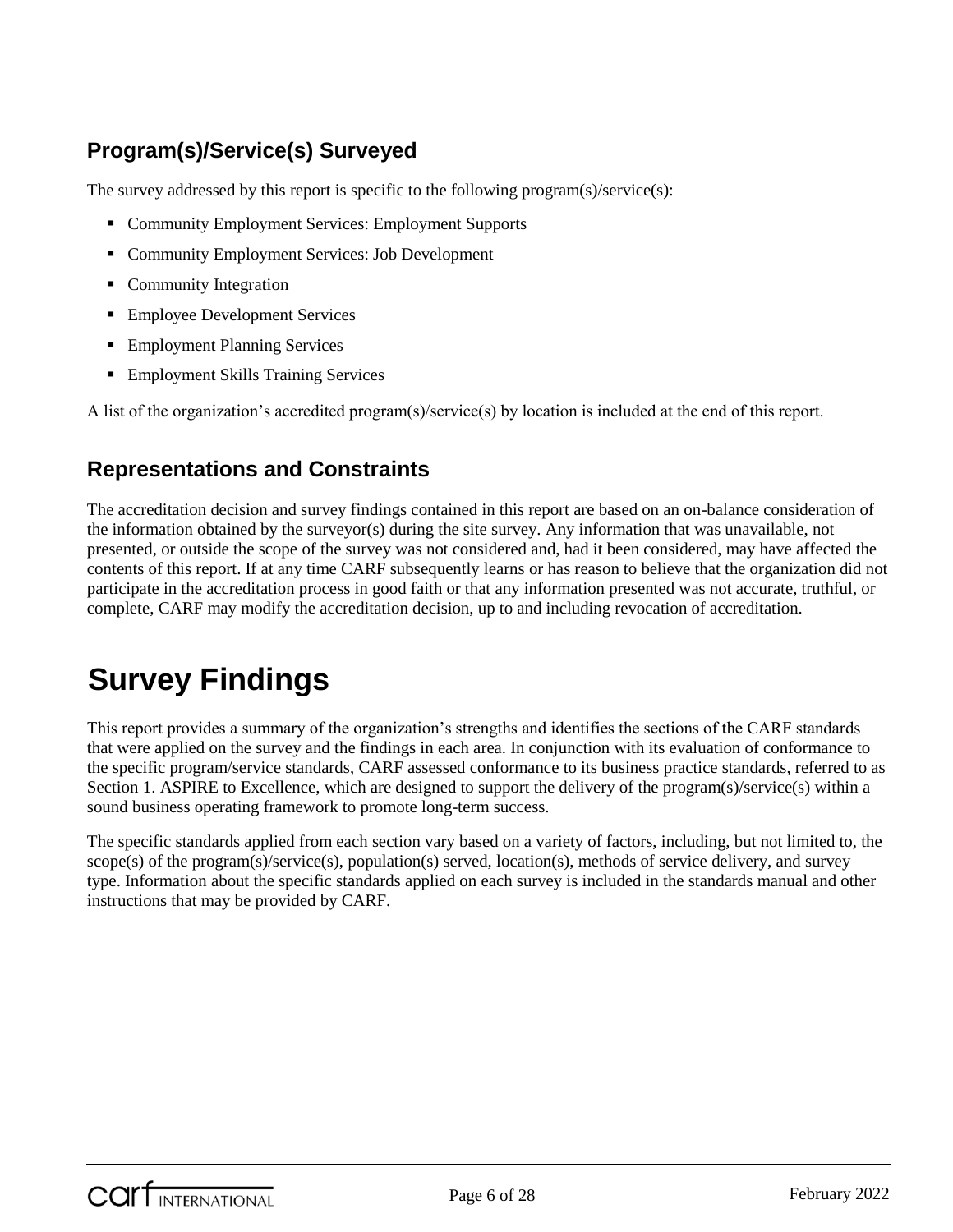## **Areas of Strength**

CARF found that MRCI demonstrated the following strengths:

- The board of directors appears to represent a good cross-section of people representing county government, parents and family members, and business and professional leaders. Board members are aware that their responsibility is to provide direction and support to the executive director while leaving the day-to-day operations to the executive director and staff. Board members attend meetings virtually and in person, as appropriate, and often represent the organization at events that are both external and internal to the organization. Some board members have volunteered their services during the COVID-19 pandemic. One board member worked with a choir made up of clients (which was a regular activity offered in the day program), and their participation in the organization's big fundraiser was one of the high points of the evening.
- The executive director is an experienced professional with over 30 years of service to MRCI. He is well known and respected throughout the state of Minnesota and in national professional circles. He has been able to develop a culture of leadership that listens and responds to needs in ways that are helpful and appropriate.
- The executive team is made up of two very experienced individuals with a variety of experiences that have proved to be invaluable. A group of direct service personnel provide the middle management expertise and support for the entire infrastructure of the organization. The major strength of this group is its innovation, imagination, and ability to listen and develop solutions that work both for the clients and staff.
- Moving to a community-based setting for all programming has changed the approach to safety. Many safety protocols have been reworked to recognize the different safety needs that exist when the clients and staff are spending time in the community. Training now focuses on how staff members can keep the clients safe, how they can work with community partners, and what to be aware of in various locations. The clients have also received training on what they can do in the event of an emergency if the staff member cannot respond.
- The training program for the staff is extensive. As clients are assigned to staff based on interest and need, the staff is trained in getting to know the clients and developing programs and experiences that will address the needs of each client. The new performance appraisal format that has been developed reinforces the personcentered philosophy that is at the heart of everything that MRCI does.
- MRCI has developed a new job description and performance appraisal format that is designed to give all staff members a chance to show how they can influence or inform five major domains, which include the client, customer, financial, process/innovation, and culture. During the performance appraisal, each staff member and supervisor are to describe how this position participates in, informs, or influences each of the domains through a description or a goal designed to add to the breadth and depth of that area within MRCI. Goals are tracked and evaluated. This is an excellent example of how MRCI has transformed a routine task into a contributor toward a new corporate culture.
- The Cultural Champions Training that is being conducted throughout the organization is something unique and commendable. Although a member of the management team is leading the effort, everyone in the organization participates once a month in a small group led by one of a team of facilitators. Some facilitators are direct service professionals while others are directors and managers. It is one of a number of activities that MRCI is using to enhance its person-centered culture.
- Staff members build strong working relationships with the clients, guardians, employers, families, and funders and are able to offer flexible programming to meet the needs of the clients.
- MRCI has been able to successfully place clients as a result of building strong relationships with employers. The employers trust that MRCI will be there to assist if an issue arises or the client wants to advance in their employment.
- MRCI collaborates with its funding sources, such as the counties, vocational rehabilitation, and schools to enhance programing and develop action plans. All funders interviewed spoke very highly of the organization.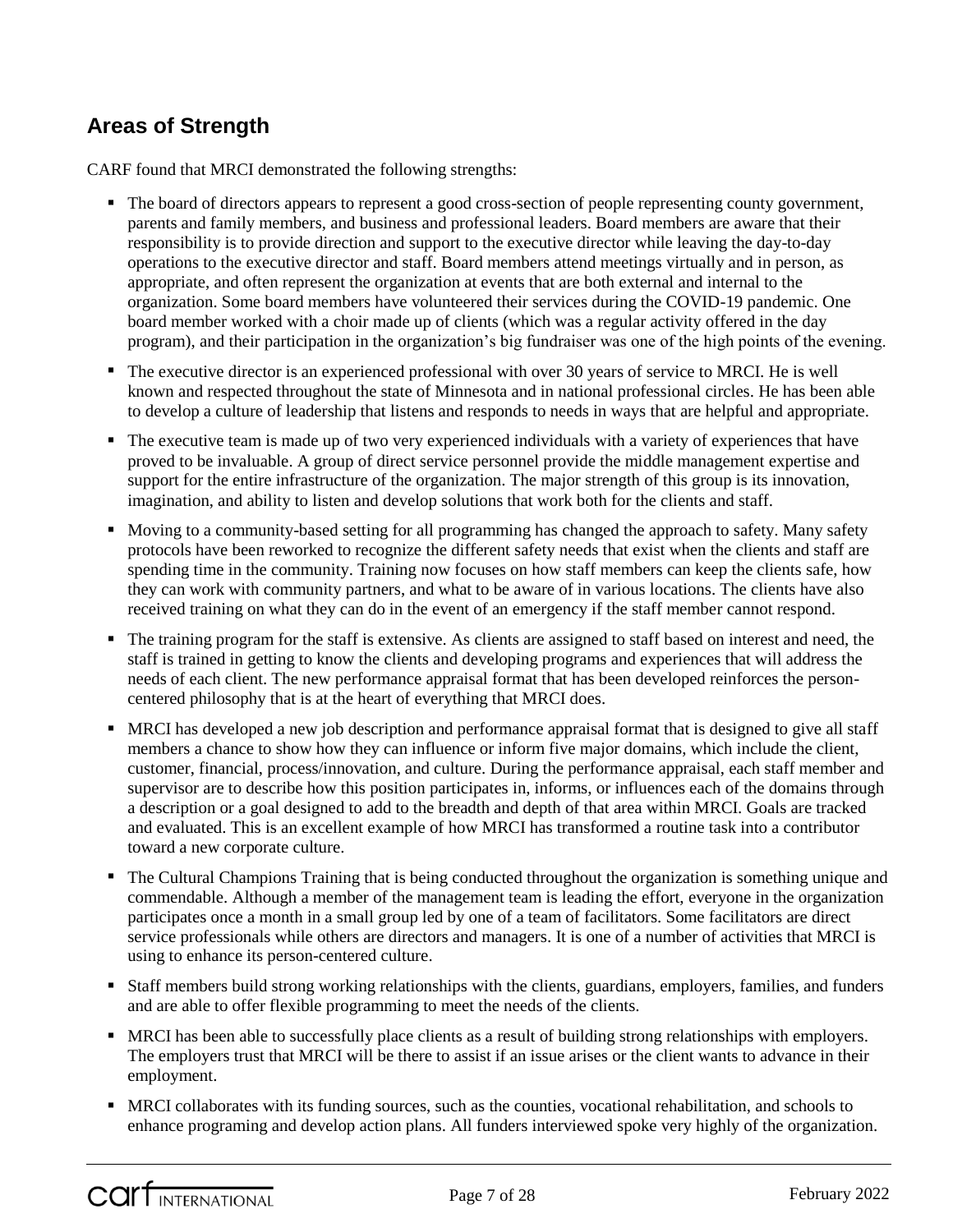- In its virtual day services, Embracing Aging Through Social Engagement (EASE) day services, and community-based day services, the clients are exposed to a wide variety of experiences that enhance the clients' lives.
- MRCI utilizes every opportunity to be positive. The culture at MRCI is strong, and the mission moments are powerful.
- MRCI is forward-thinking, as evidenced by the infrastructure put in place, such as electronic files, electronic referrals, multifactor identification, new websites (internal and external), new orientation programs, performance plans, and the ability to support remote workers.

**MRCI also demonstrated exemplary conformance to the standards as set forth below.** Recognition of exemplary conformance indicates a practice that produces outstanding business or clinical results and/or is innovative or creative and beneficial to be shared with the field.

 MRCI was able to use the opportunities that COVID-19 provided in a remarkable way. Having to stop services to over 1,300 clients and furlough over 300 staff members gave the organization an opportunity it never would have had otherwise. Part of its strategic plan was to cease in-facility services and make a transition to community-based services. This was expected to take several years and cause a lot of resistance in the clients, families, and staff. The change would also involve overhauling the way services would be planned and delivered and involve closing buildings throughout the southwest Minnesota area. These changes were expected to have a major impact on the financial status of the organization and require a huge change in staff behavior and culture as well as organizational behavior and culture. MRCI was able to successfully make a complete transition from a facility-based organization to community-based organization in the space of about a year. It was able to sell buildings, create a system of service delivery using small groups of clients with a staff person (no more than four), and reorganize the staff to accomplish this. It was done first on a small scale, and now well over half of the client base is receiving services in the community, including individually, in small groups, and virtually at home, with a significant reduction in the number of staff. The IT department recognizes that using the limited staff as efficiently as possible is critical, and it has already instituted technology that frees the staff to concentrate on programs and service delivery. A fleet of vehicles is available, and staff members have a specific vehicle assigned that they use to provide new experiences to clients that were not available before. Staff members have Chromebooks, phones, laptops, and desktops assigned to them for use in their homes, with access to all cloud- and server-based programs. Training and staff meetings are done using Microsoft Teams. In addition, the culture change in the organization has been phenomenal. The managers meet with direct service personnel regularly, discuss problems, and develop approaches that can be tried and adapted if they work. For example, staff members indicated that they could not afford family health insurance, so MRCI decided to use some of the money it was saving by not having to support and maintain the buildings to fund more of the health insurance costs for the staff. Really hearing staff concerns and developing solutions that actually work is central to the culture that is being created.

(1.A.3.a.(1), 1.A.3.a.(2), 1.A.3.b., 1.A.3.c., 1.A.3.d., 1.A.3.e., 1.A.3.f., 1.A.3.g., 1.A.3.h., 1.A.3.i.)

### **Opportunities for Quality Improvement**

The CARF survey process identifies opportunities for continuous improvement, a core concept of "aspiring to excellence." This section of the report lists the sections of the CARF standards that were applied on the survey, including a description of the business practice area and/or the specific program(s)/service(s) surveyed and a summary of the key areas addressed in that section of the standards.

In this section of the report, a recommendation identifies any standard for which CARF determined that the organization did not meet the minimum requirements to demonstrate full conformance. All recommendations must be addressed in a QIP submitted to CARF.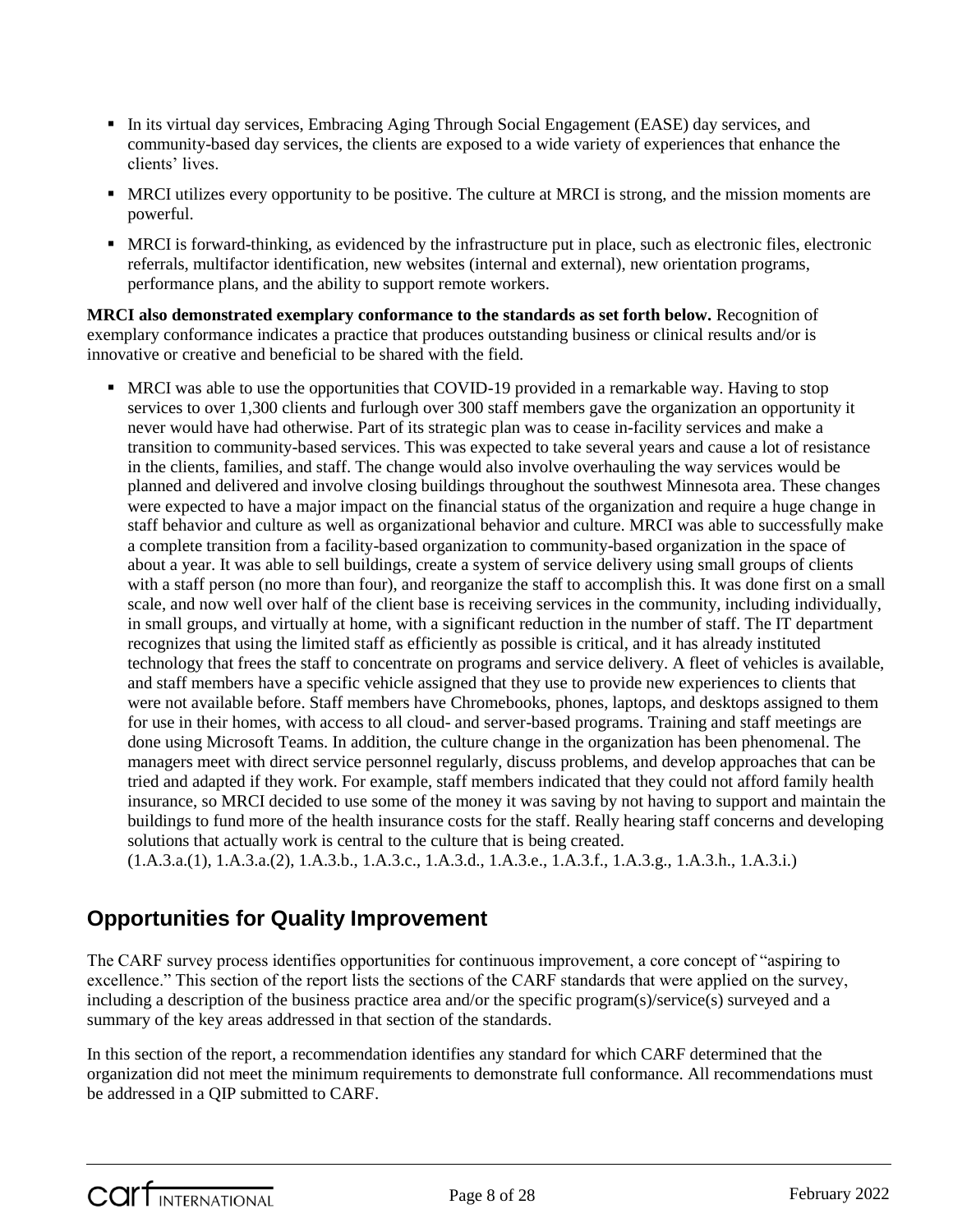In addition, consultation may be provided for areas of or specific standards where the surveyor(s) documented suggestions that the organization may consider to improve its business or service delivery practices. Note that consultation may be offered for areas of specific standards that do not have any recommendations. Such consultation does not indicate nonconformance to the standards; it is intended to offer ideas that the organization might find helpful in its ongoing quality improvement efforts. The organization is not required to address consultation.

When CARF surveyors visit an organization, their role is that of independent peer reviewers, and their goal is not only to gather and assess information to determine conformance to the standards, but also to engage in relevant and meaningful consultative dialogue. Not all consultation or suggestions discussed during the survey are noted in this report. The organization is encouraged to review any notes made during the survey and consider the consultation or suggestions that were discussed.

During the process of preparing for a CARF accreditation survey, an organization may conduct a detailed selfassessment and engage in deliberations and discussions within the organization as well as with external stakeholders as it considers ways to implement and use the standards to guide its quality improvement efforts. The organization is encouraged to review these discussions and deliberations as it considers ways to implement innovative changes and further advance its business and service delivery practices.

## **Section 1. ASPIRE to Excellence®**

## **1.A. Leadership**

#### **Description**

CARF-accredited organizations identify leadership that embraces the values of accountability and responsibility to the individual organization's stated mission. The leadership demonstrates corporate social responsibility.

#### **Key Areas Addressed**

- Leadership structure and responsibilities
- Person-centered philosophy
- Organizational guidance
- Leadership accessibility
- Cultural competency and diversity
- Corporate responsibility
- Organizational fundraising, if applicable

#### **Recommendations**

There are no recommendations in this area.

#### **Consultation**

 Although the process outlined in the ethics policy does indicate that any investigations are to be done in a "timely" manner, it is suggested that specific timeframes be given, such as five or ten working days, if possible. The organization could also consider streamlining the investigation procedure by having the investigation concentrate on a "substantiated" or "unsubstantiated" outcome. If substantiated, the decision could then be made to deal with the allegation through the disciplinary process, referral to law enforcement, or referral to federal agents. This could close the investigative part of the process and move it into a timeframe that the organization can control (discipline process) or completely out of its control (to law enforcement or federal authorities).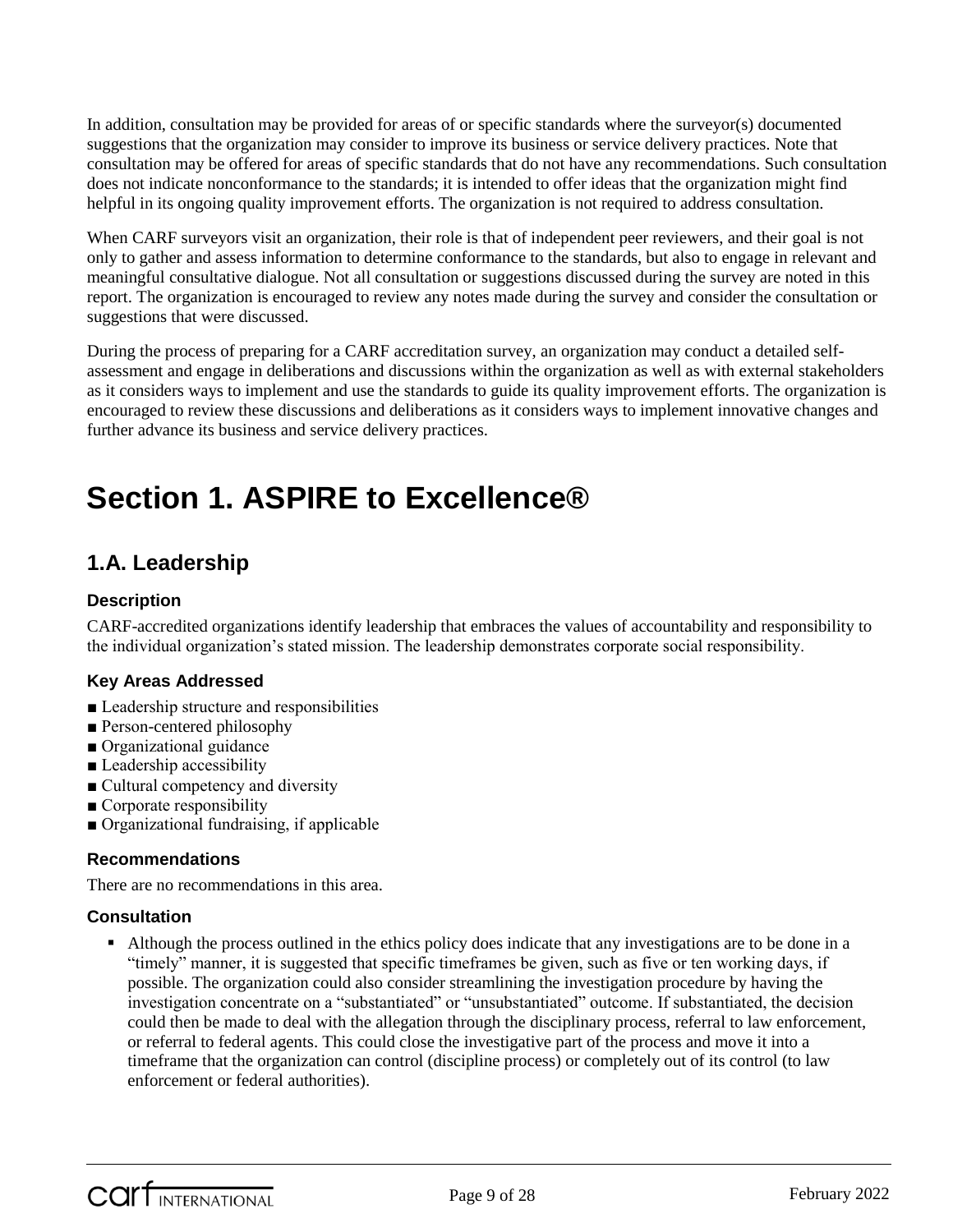- In practice, prospective employees are checked against the federal exclusion list maintained by the Office of Inspector General in the Department of Human Services background study that is required for all employees. It is suggested that the corporate compliance plan make reference to this.
- MRCI is encouraged to submit the CEO's recommendation for corporate compliance officer to the board for approval annually. This practice could ensure that the board is aware of who the corporate compliance officer is and ensure that any changes are noted.

## **1.C. Strategic Planning**

#### **Description**

CARF-accredited organizations establish a foundation for success through strategic planning focused on taking advantage of strengths and opportunities and addressing weaknesses and threats.

#### **Key Areas Addressed**

- Environmental considerations
- Strategic plan development, implementation, and periodic review

#### **Recommendations**

There are no recommendations in this area.

#### **Consultation**

 Although the strategic accomplishments achieved over the past year are noted in a variety of documents, including the newsletter and board and team meeting minutes, there is a booklet published that is mailed to various stakeholders at the end of the year. It is suggested that this booklet be posted on the website so that it can be available to anyone interested.

## **1.D. Input from Persons Served and Other Stakeholders**

#### **Description**

CARF-accredited organizations continually focus on the expectations of the persons served and other stakeholders. The standards in this subsection direct the organization's focus to soliciting, collecting, analyzing, and using input from all stakeholders to create services that meet or exceed the expectations of the persons served, the community, and other stakeholders.

#### **Key Areas Addressed**

- Collection of input from persons served, personnel, and other stakeholders
- Integration of input into business practices and planning

#### **Recommendations**

There are no recommendations in this area.

## **1.E. Legal Requirements**

#### **Description**

CARF-accredited organizations comply with all legal and regulatory requirements.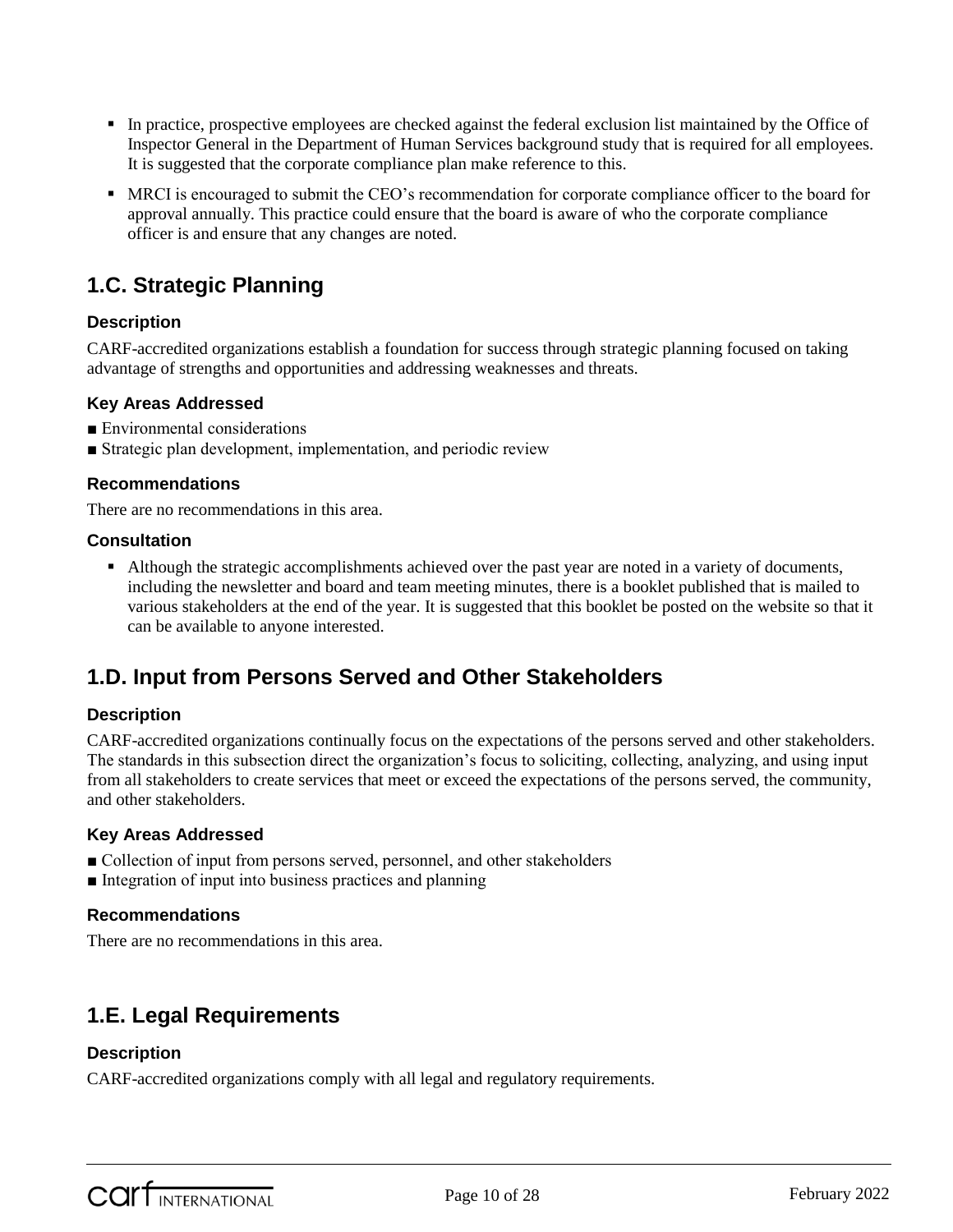#### **Key Areas Addressed**

- Compliance with obligations
- Response to legal action
- Confidentiality and security of records

#### **Recommendations**

There are no recommendations in this area.

#### **Consultation**

- There is extensive information given to staff in policy and procedure regarding subpoenas, search warrants, and other investigations. MRCI is encouraged to develop a short set of instructions that could be placed strategically around the organization so that the staff can have ready access to the information.
- There is extensive information regarding client records, including how they are secured, how confidentiality is maintained, and compliance demonstrated with laws and state code. There is some information regarding financial records and personnel records, but there is little information regarding the security or confidentiality of those records and how the organization is compliant with laws and regulations. No other confidential administrative records are identified. It is suggested that MRCI identify all confidential administrative records and add more information regarding the security and confidentiality of those records to the existing policy. This could include hard copy records as well as electronic records and provide general rules and specific guidelines to ensure that the records are kept safe and secure and that confidentiality is maintained. The organization could also address how individuals might access those records and under what circumstances.
- Retention of information maintained in the client records is discussed in the client records procedures. It is suggested that these guidelines be added to the Records Retention grid. It is further suggested that the source of the time limitation be cited in the Records Retention grid for all records.

## **1.F. Financial Planning and Management**

#### **Description**

CARF-accredited organizations strive to be financially responsible and solvent, conducting fiscal management in a manner that supports their mission, values, and performance objectives. Fiscal practices adhere to established accounting principles and business practices. Fiscal management covers daily operational cost management and incorporates plans for long-term solvency.

#### **Key Areas Addressed**

- Budgets
- Review of financial results and relevant factors
- Fiscal policies and procedures
- Reviews of bills for services and fee structures, if applicable
- Review/audit of financial statements
- Safeguarding funds of persons served, if applicable

#### **Recommendations**

There are no recommendations in this area.

#### **Consultation**

 Although there are fiscal control policies regarding internal controls, it is suggested that these be reviewed and that any changes to the internal control mechanisms be detailed in the policies. The policies could have more detail and be more complete as a result.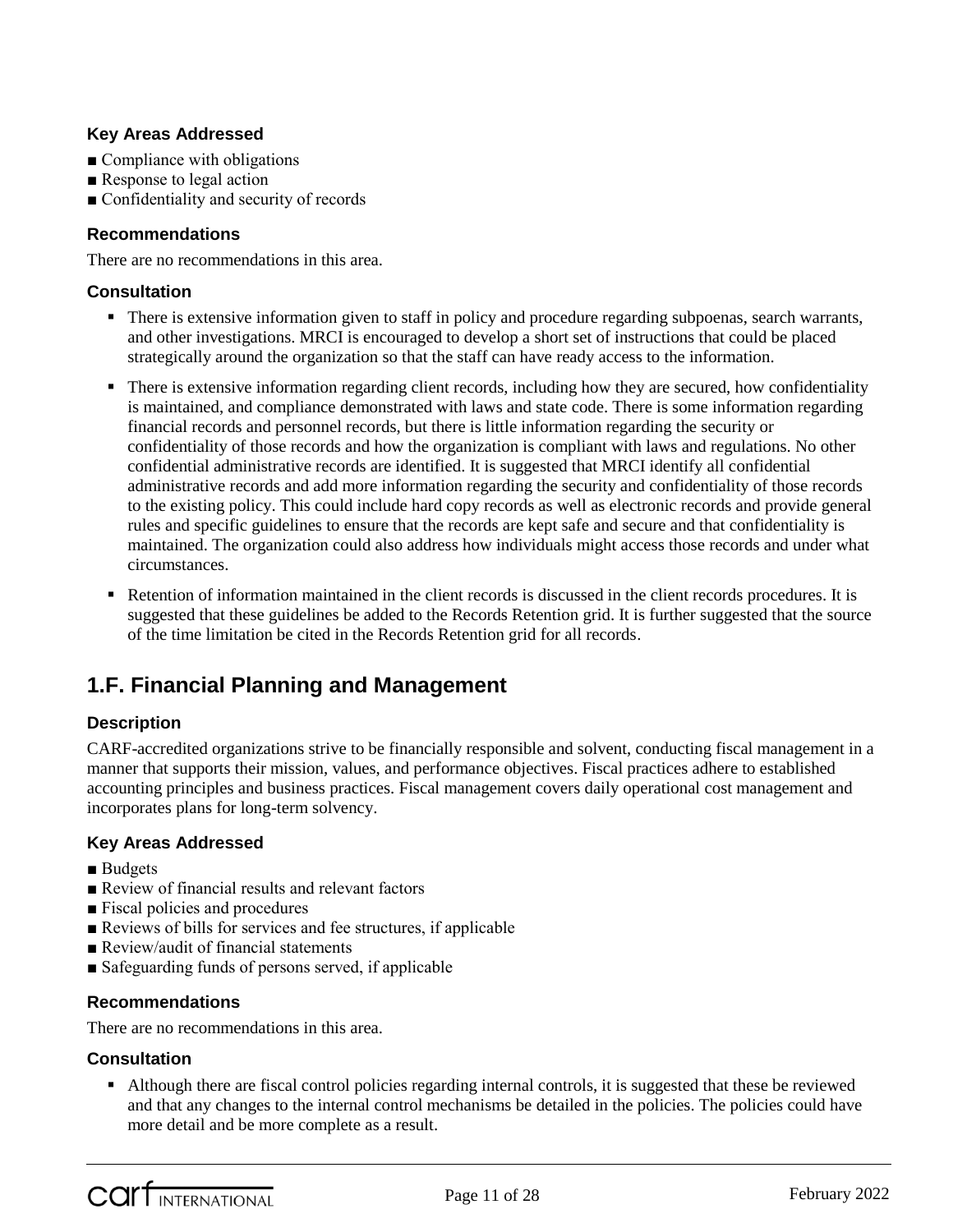## **1.G. Risk Management**

#### **Description**

CARF-accredited organizations engage in a coordinated set of activities designed to control threats to their people, property, income, goodwill, and ability to accomplish goals.

#### **Key Areas Addressed**

- Risk management plan implementation and periodic review
- Adequate insurance coverage
- Media relations and social media procedures
- Reviews of contract services

#### **Recommendations**

There are no recommendations in this area.

### **1.H. Health and Safety**

#### **Description**

CARF-accredited organizations maintain healthy, safe, and clean environments that support quality services and minimize risk of harm to persons served, personnel, and other stakeholders.

#### **Key Areas Addressed**

- Healthy and safe environment
- Competency-based training on health and safety procedures and practices
- Emergency and evacuation procedures
- Access to first aid and emergency information
- Critical incidents
- Infections and communicable diseases
- Health and safety inspections

#### **Recommendations**

There are no recommendations in this area.

#### **Consultation**

- Temporary shelter for the Mankato facility is a large bus where the clients could shelter until they can either reenter the building or leave for home. It is suggested that a specific staff member be assigned to bring the keys to ensure that the vehicle can be used for shelter.
- It was noted that not all of the evacuation maps posted on the walls were oriented properly. MRCI is encouraged to review the placement of the maps to ensure that each is oriented properly, as this could make it is easier to read for guests or persons unfamiliar with the building.
- There are first aid kits designed for emergencies that are hanging on the walls in various places throughout the buildings, which are checked and restocked every month. The kits used in the program areas could be added to the monthly checks that are done to ensure that the supplies are available and that nothing is expired.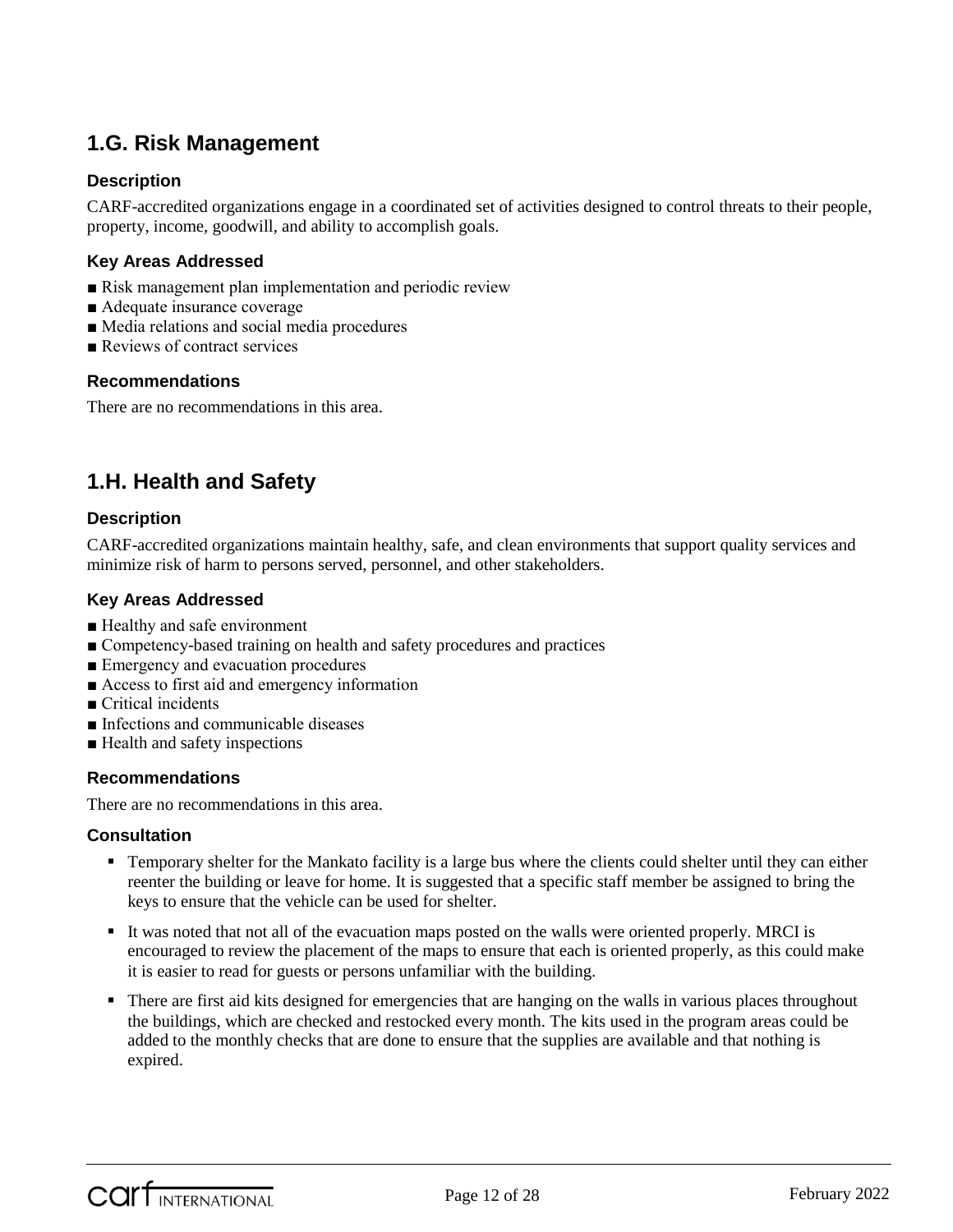MRCI's property liability insurance representative has conducted the external health and safety inspections for the last several years. Both locations are included on one form with no indication that both locations were inspected. No issues have been found, and no recommendations have been made. The organization is aware that these inspections have been less rigorous, and it has noted a significant difference between this performance and the information received from the previous insurance representative. The MRCI leadership is encouraged to discuss this issue with the insurance carrier in hopes that these inspections can be conducted more thoroughly in the future.

## **1.I. Workforce Development and Management**

#### **Description**

CARF-accredited organizations demonstrate that they value their human resources and focus on aligning and linking human resources processes, procedures, and initiatives with the strategic objectives of the organization. Organizational effectiveness depends on the organization's ability to develop and manage the knowledge, skills, abilities, and behavioral expectations of its workforce. The organization describes its workforce, which is often composed of a diverse blend of human resources. Effective workforce development and management promote engagement and organizational sustainability and foster an environment that promotes the provision of services that center on enhancing the lives of persons served.

#### **Key Areas Addressed**

- Composition of workforce
- Ongoing workforce planning
- Verification of backgrounds/credentials/fitness for duty
- Workforce engagement and development
- Performance appraisals
- Succession planning

#### **Recommendations**

**1.I.8.a.**

**1.I.8.f.**

**1.I.8.g.**

#### **1.I.8.h.**

There are several presentations for various staff groups addressing performance appraisal, but there are no written procedures that describe how the system is to be used and what the outcomes are intended to be. MRCI is urged to implement complete written procedures for performance appraisal that address the identified workforce, measurable goals, sources of input, and opportunities for development. The written procedures could address all steps and what each step is intended to contribute to the development of the organization. The description could also include how each aspect of the appraisal process contributes to the overall development of each staff member and to the development of the organization as a whole. It could also include how individual goals are expected to be developed and tracked in one of five different areas. The description could also demonstrate that goals are expected to be measurable and expected to add to the staff member's skill set, experience, or competencies or to contribute to the organization in some way that helps the organization reach its goals. These expectations could be clear in the description and demonstrate how the appraisal system both contributes to and benefits from the corporate culture that MRCI is establishing.

#### **Consultation**

 Although full- and part-time employees and exempt and non-exempt employees are identified in the employee handbook, there are also on-call staff members who are not identified. There is also occasionally an intern from a local college or university. It is suggested that MRCI review all of the potential types of workers and include all of them when identifying the composition of the workforce.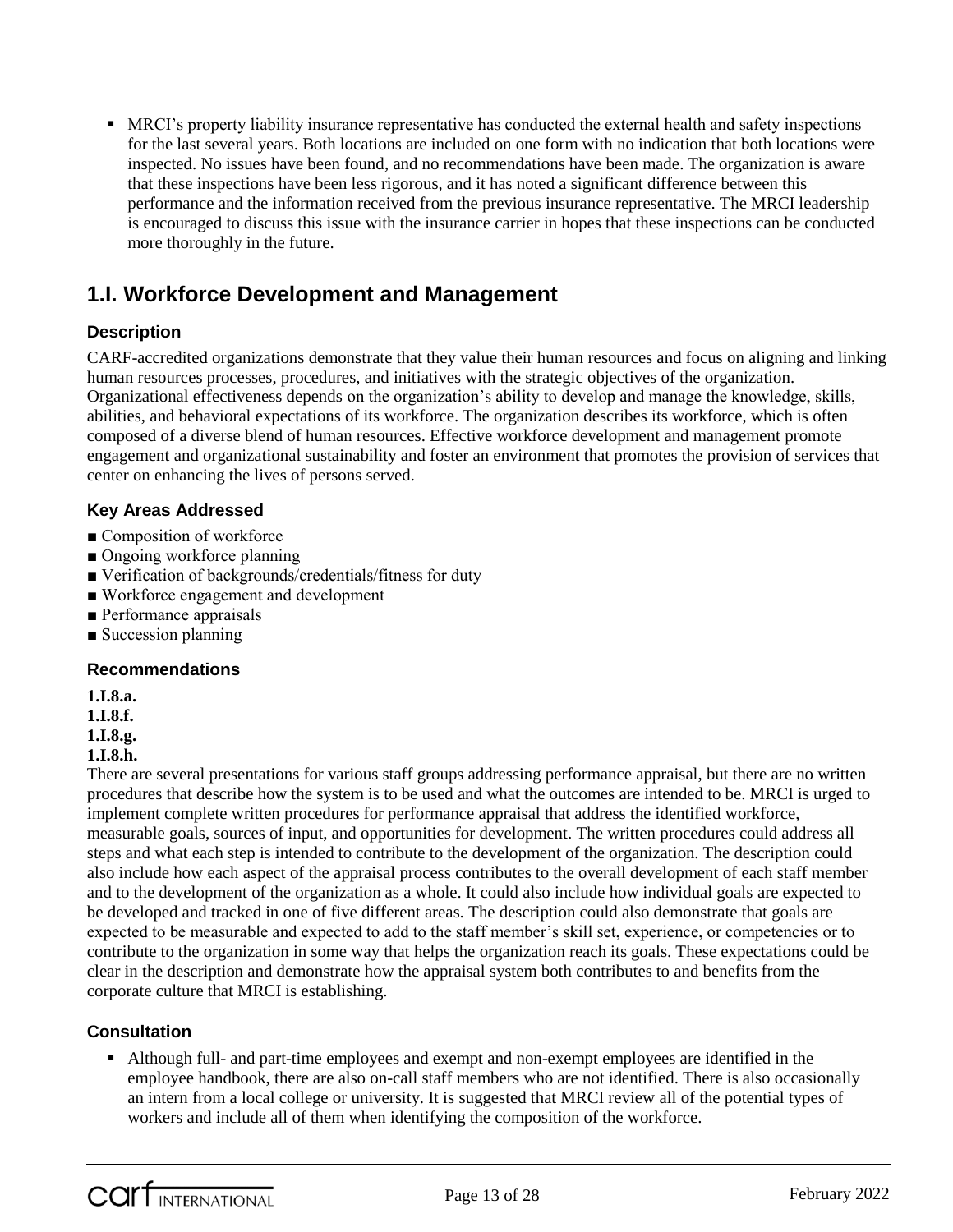- The job descriptions have been reviewed, revised, and placed into a new format that is consistent throughout the organization. The job descriptions identify the types of tasks the individual will be performing along with the percentage of time that the individual is expected to be doing each type of activity (such as driving a vehicle, walking, sitting using a computer, etc.). This is particularly helpful when evaluating requests for reasonable accommodations, and MRCI is encouraged to continue to refine this aspect of the job descriptions.
- It is suggested that MRCI indicate how the employment decision could be influenced if credentials are not verified as expected.

## **1.J. Technology**

#### **Description**

Guided by leadership and a shared vision, CARF-accredited organizations are committed to exploring and, within their resources, acquiring and implementing technology systems and solutions that will support and enhance:

- Business processes and practices.
- Privacy and security of protected information.
- Service delivery.
- Performance management and improvement.
- Satisfaction of persons served, personnel, and other stakeholders.

#### **Key Areas Addressed**

- Ongoing assessment of technology and data use, including input from stakeholders
- Technology and system plan implementation and periodic review
- Technology policies and procedures
- Written procedures for the use of information and communication technologies (ICT) in service delivery, if applicable
- ICT instruction and training, if applicable
- Provision of information related to ICT, if applicable
- Maintenance of ICT equipment, if applicable
- Emergency procedures that address unique aspects of service delivery via ICT, if applicable

#### **Recommendations**

There are no recommendations in this area.

#### **Consultation**

- Assistive technology is generally addressed in the program areas, and it is suggested that it be referenced in policy as well. Assistive technology that might be helpful for the staff falls under reasonable accommodations and could also be referenced in the policy.
- MRCI uses technology in many ways to support the business processes of the organization and to support the delivery of personalized services in a variety of formats. Although some of this is captured in the plan, MRCI is encouraged to add examples and supporting statements to the technology plan to demonstrate this further.
- It was noted that many of the policies and procedures regarding technology issues (such as security, access management, audit capabilities, data export and transfer capabilities, decommissioning of hardware and destruction of data, and protection from malicious activity) focused almost exclusively on HIPAA requirements regarding protected data. MRCI is encouraged to review these policies and consider how these issues are important to all aspects of the organization's data management system. While protecting data regarding health is certainly important, protecting all of MRCI's data is also important. It is suggested that these policies be revised to include all data maintained by the organization, not just the health-related data.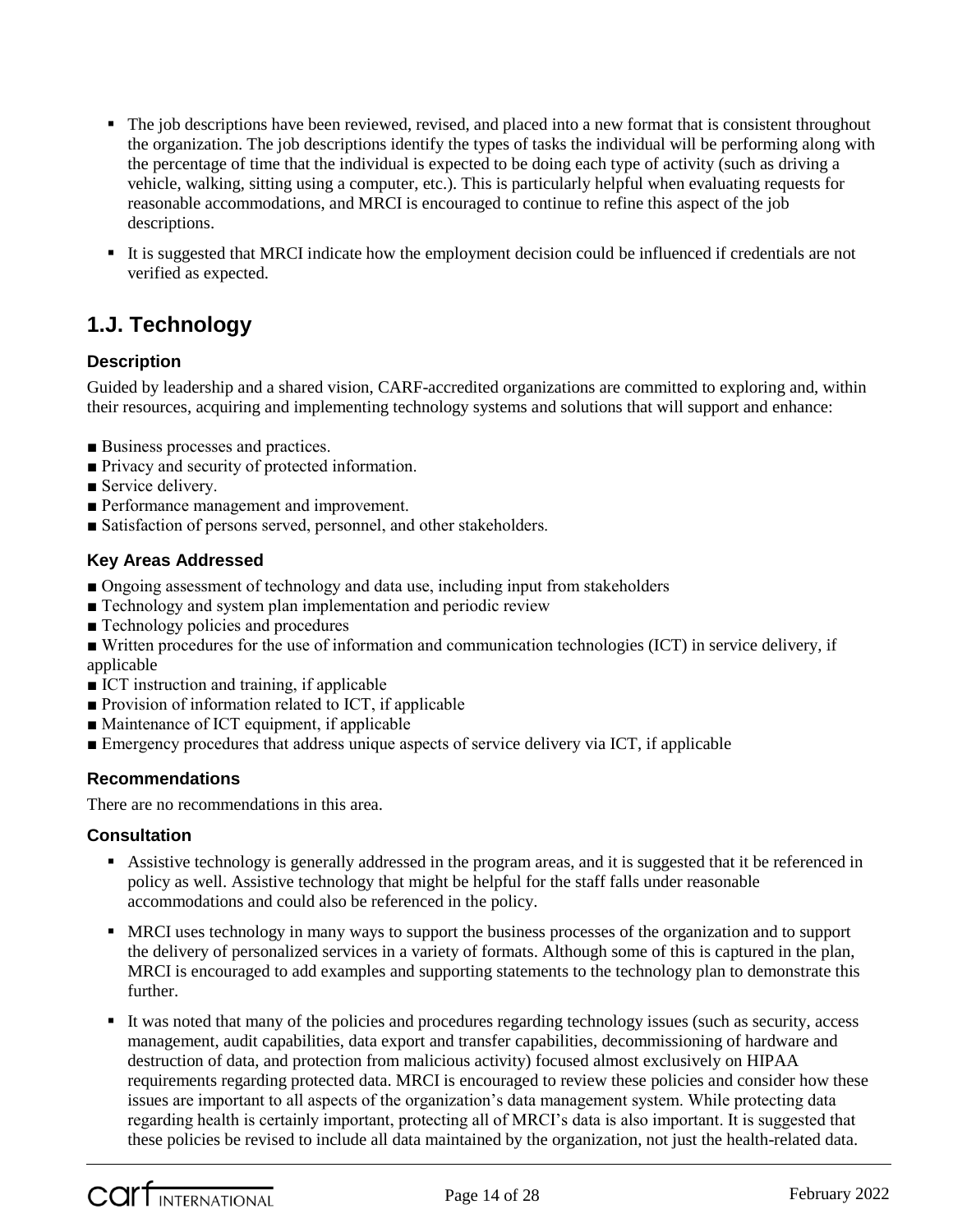- MRCI's data is maintained in at least two separate cloud storage units that are managed by a contractor. It is set up in such a way that, as long as the organization has access to a working computer, the system can be restored. This system is evaluated daily and reported. Data is sometimes lost for a variety of reasons and restored, which happens several times in a given year and is considered a test of the system. It is suggested that, when this happens, a report be compiled according to the CARF standards and delivered to leadership in writing.
- Although the organization does get the consent of the client to receive virtual services at the beginning of service delivery and does not do audio or video recording or photographing without consent, MRCI is encouraged to add this information to the instructions regarding virtual programming that are given to each client at the beginning of each month of services.

## **1.K. Rights of Persons Served**

#### **Description**

CARF-accredited organizations protect and promote the rights of all persons served. This commitment guides the delivery of services and ongoing interactions with the persons served.

#### **Key Areas Addressed**

- Policies that promote rights of persons served
- Communication of rights to persons served
- Formal complaints by persons served

#### **Recommendations**

There are no recommendations in this area.

#### **Consultation**

- Some, but not all, of the clients served by MRCI are fully capable of reading their rights as printed in the client handbook. MRCI is encouraged to consider developing pictorial rights and exploring the possibility of developing videos that could demonstrate what violations of rights might look like and what respecting rights might look like. This could be developed as a group activity in the community and could involve college and university filming studios and staff. It could also be used to demonstrate what accessibility looks like and raise awareness. These videos could then be used as training for the clients and staff or as presentations designed to raise community awareness.
- The grievance procedure implies that a grievance becomes formal when it is put in writing. It is suggested that MRCI state this directly in its policies and procedures. It could also consider using the term *complaint procedure* rather than *grievance procedure*, as the former appears to be more understandable to most people.

## **1.L. Accessibility**

#### **Description**

CARF-accredited organizations promote accessibility and the removal of barriers for the persons served and other stakeholders.

#### **Key Areas Addressed**

- Assessment of accessibility needs and identification of barriers
- Accessibility plan implementation and periodic review
- Requests for reasonable accommodations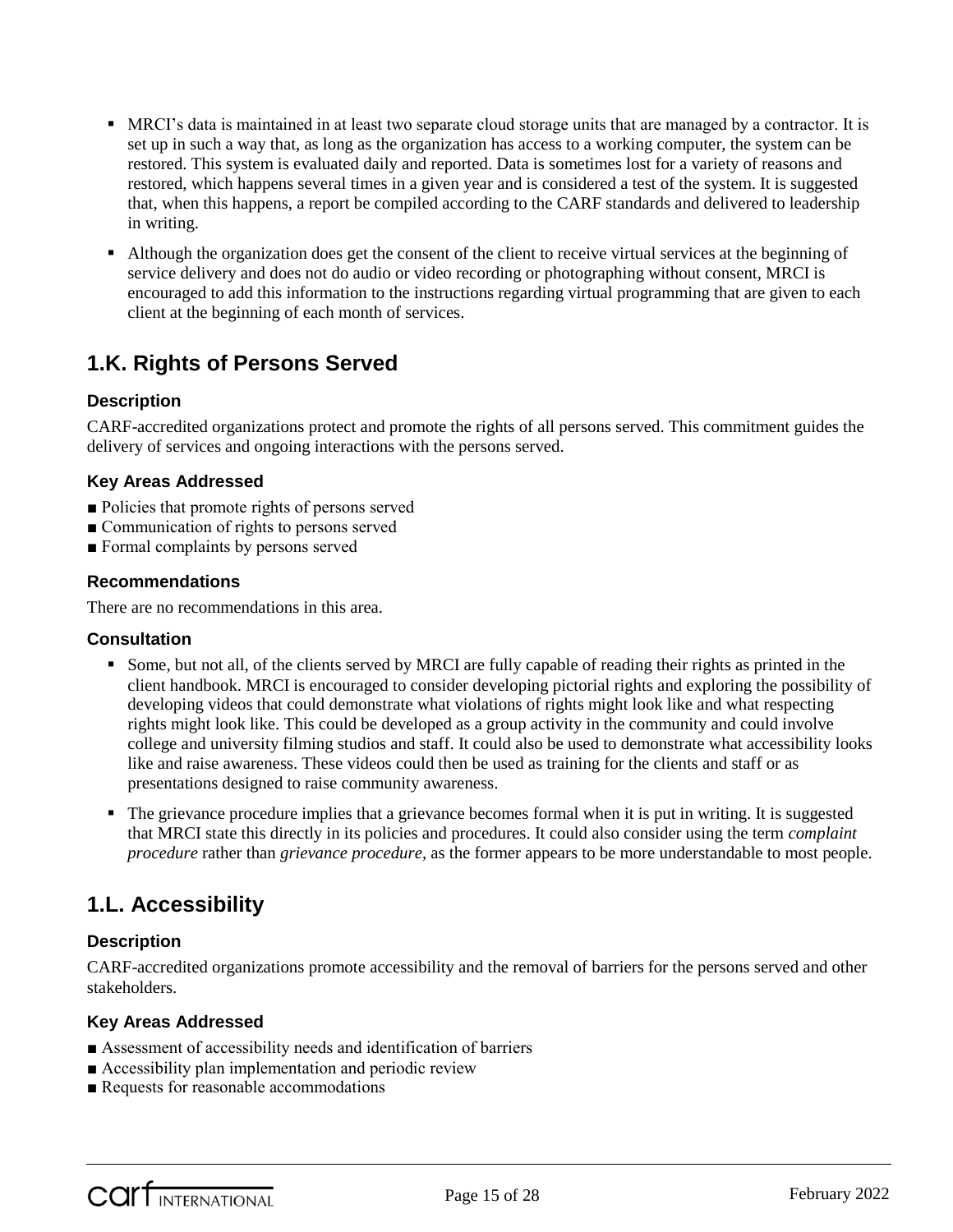#### **Recommendations**

There are no recommendations in this area.

## **1.M. Performance Measurement and Management**

#### **Description**

CARF-accredited organizations demonstrate a culture of accountability by developing and implementing performance measurement and management plans that produce information an organization can act on to improve results for the persons served, other stakeholders, and the organization itself.

The foundation for successful performance measurement and management includes:

- Leadership accountability and support.
- Mission-driven measurement.
- A focus on results achieved for the persons served.
- Meaningful engagement of stakeholders.
- An understanding of extenuating and influencing factors that may impact performance.
- A workforce that is knowledgeable about and engaged in performance measurement and management.
- An investment in resources to implement performance measurement and management.
- Measurement and management of business functions to sustain and enhance the organization.

#### **Key Areas Addressed**

- Leadership accountability for performance measurement and management
- Identification of gaps and opportunities related to performance measurement and management
- Input from stakeholders
- Performance measurement and management plan
- Identification of objectives and performance indicators for service delivery
- Identification of objectives and performance indicators for priority business functions
- Personnel training on performance measurement and management

#### **Recommendations**

There are no recommendations in this area.

#### **Consultation**

 MRCI's data collection system is well defined and organized. Each program seeking accreditation has a set of data points, and business practice data are being collected by each department on a regular basis. The way that data have been used to help make business decisions was well established prior to the COVID-19 pandemic, and the pandemic actually provided an opportunity to achieve these goals much quicker than anticipated. Now that services have been moved from in the facility to the community, the system is being completely overhauled to reflect this focus. This is still a work in progress, but it is clear that the MRCI staff is aware of the problems that it faces in determining issues, including how to ensure data validity and reliability when many different staff members are required to make decisions about whether or not activities meet specific requirements in the data collection, among other issues. The organization is encouraged to continue working on data validity and reliability and implement methods to ensure consistency in meeting these data criteria.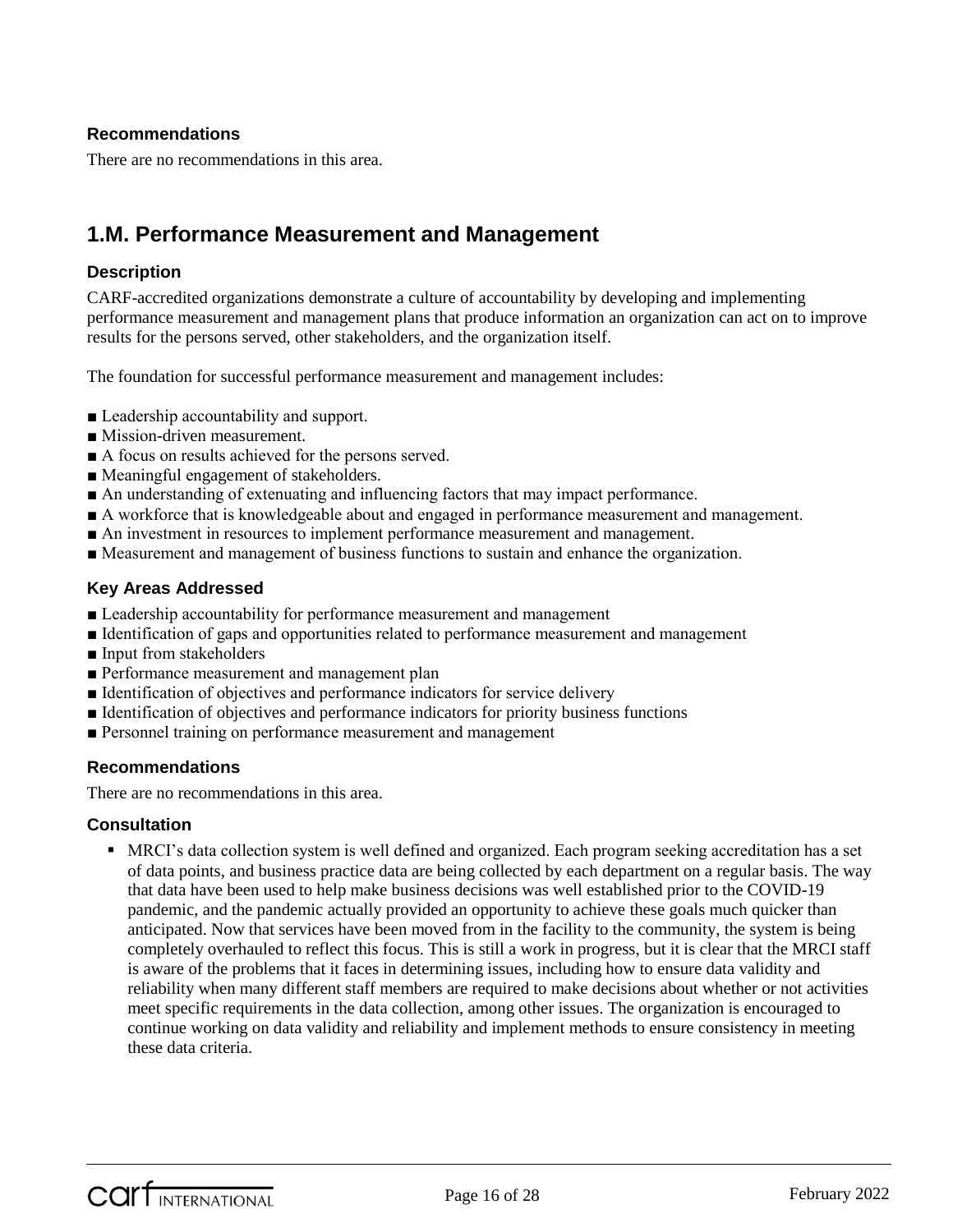## **1.N. Performance Improvement**

#### **Description**

CARF-accredited organizations demonstrate a culture of performance improvement through their commitment to proactive and ongoing review, analysis, reflection on their results in both service delivery and business functions, and transparency. The results of performance analysis are used to identify and implement data-driven actions to improve the quality of programs and services and to inform decision making. Performance information that is accurate and understandable to the target audience is shared with persons served, personnel, and other stakeholders in accordance with their interests and needs.

#### **Key Areas Addressed**

- Analysis of service delivery performance
- Analysis of business function performance
- Identification of areas needing performance improvement
- Implementation of action plans
- Use of performance information to improve program/service quality and make decisions
- Communication of performance information

#### **Recommendations**

There are no recommendations in this area.

## **Section 2. Quality Individualized Services and Supports**

#### **Description**

For an organization to achieve quality services, the persons served are active participants in the planning, implementation, and ongoing review and revision of the services offered. The organization's commitment to quality and the involvement of the persons served spans the entire time that the persons served are involved with services. The service planning process is individualized, establishing goals and measurable objectives that incorporate the unique strengths, abilities, needs, and preferences of the persons served. Services are responsive to the expectations of persons served and their desired outcomes from services, and are relevant to their maximum participation in the environments of their choice.

### **2.A. Program/Service Structure**

#### **Description**

A fundamental responsibility of the organization is to provide a comprehensive program structure. The staffing is designed to maximize opportunities for the persons served to obtain and participate in the services provided.

#### **Key Areas Addressed**

- Services are person centered and individualized
- Persons are given information about the organization's purposes and ability to address desired outcomes
- Documented scope of services shared with stakeholders
- Service delivery based on accepted field practices
- Communication for effective service delivery
- Entrance/exit/transition criteria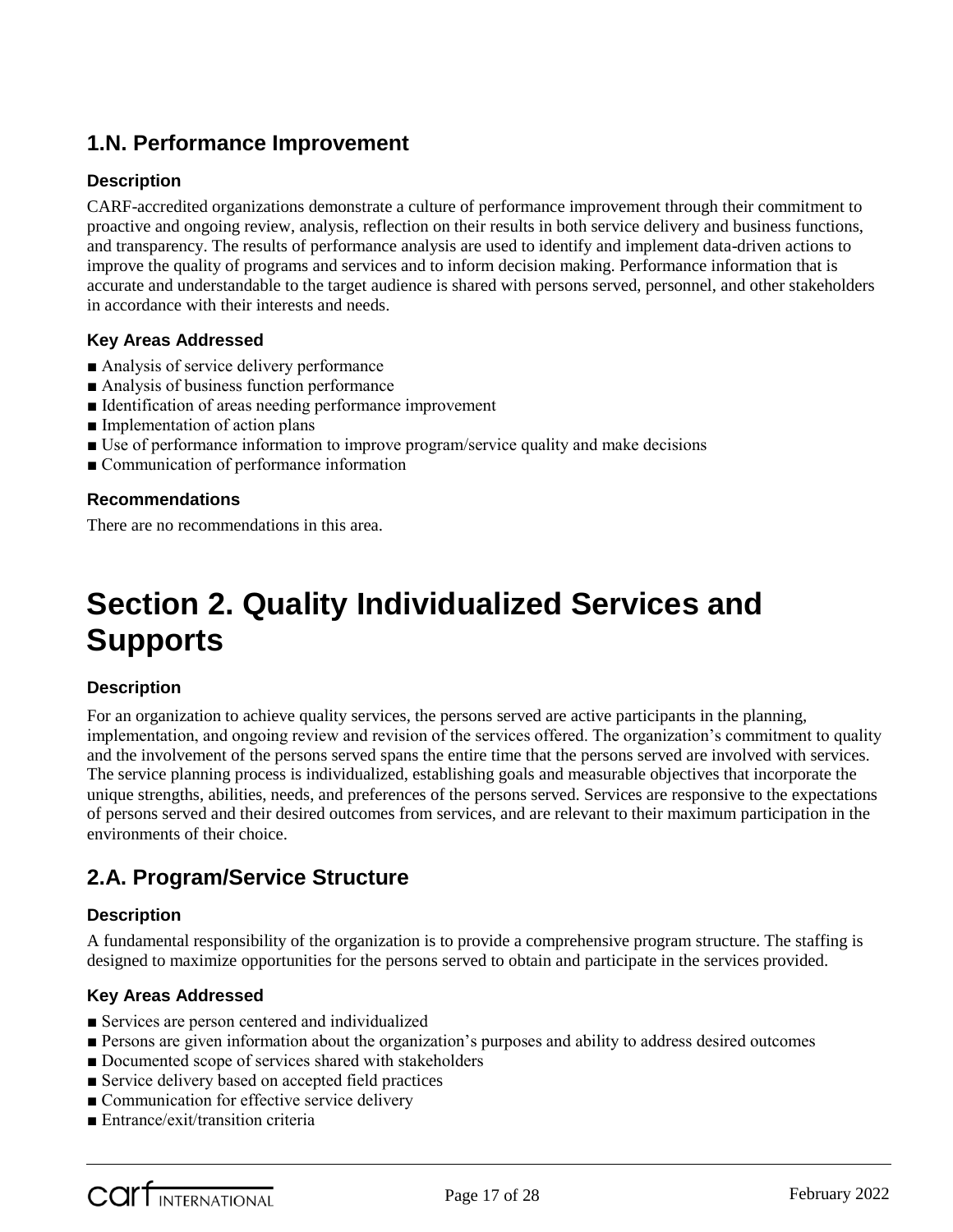#### **Recommendations**

There are no recommendations in this area.

#### **Consultation**

 It is suggested that job developers visit with probation and parole staff to obtain the list of employers who offer employment to job seekers with a felony conviction.

## **2.B. Individual-Centered Service Planning, Design, and Delivery**

#### **Description**

Improvement of the quality of an individual's services/supports requires a focus on the person and/or family served and their identified strengths, abilities, needs, and preferences. The organization's services are designed around the identified needs and desires of the persons served, are responsive to their expectations and desired outcomes from services, and are relevant to their maximum participation in the environments of their choice.

The person served participates in decision making, directing, and planning that affects the person's life. Efforts to include the person served in the direction or delivery of those services/supports are evident.

#### **Key Areas Addressed**

- Services are person centered and individualized
- Persons are given information about the organization's purposes and ability to address desired outcomes

#### **Recommendations**

There are no recommendations in this area.

### **2.C. Medication Monitoring and Management**

#### **Key Areas Addressed**

- Current, complete records of medications used by persons served
- Written procedures for storage and safe handling of medications
- Educational resources and advocacy for persons served in decision making
- Physician review of medication use
- Training and education for persons served regarding medications

#### **Recommendations**

There are no recommendations in this area.

### **2.D. Employment Services Principle Standards**

#### **Description**

An organization seeking CARF accreditation in the area of employment services provides individualized services and supports to achieve identified employment outcomes. The array of services and supports may include:

- Identification of employment opportunities and resources in the local job market.
- Development of viable work skills that match workforce needs within the geographic area.
- Development of realistic employment goals.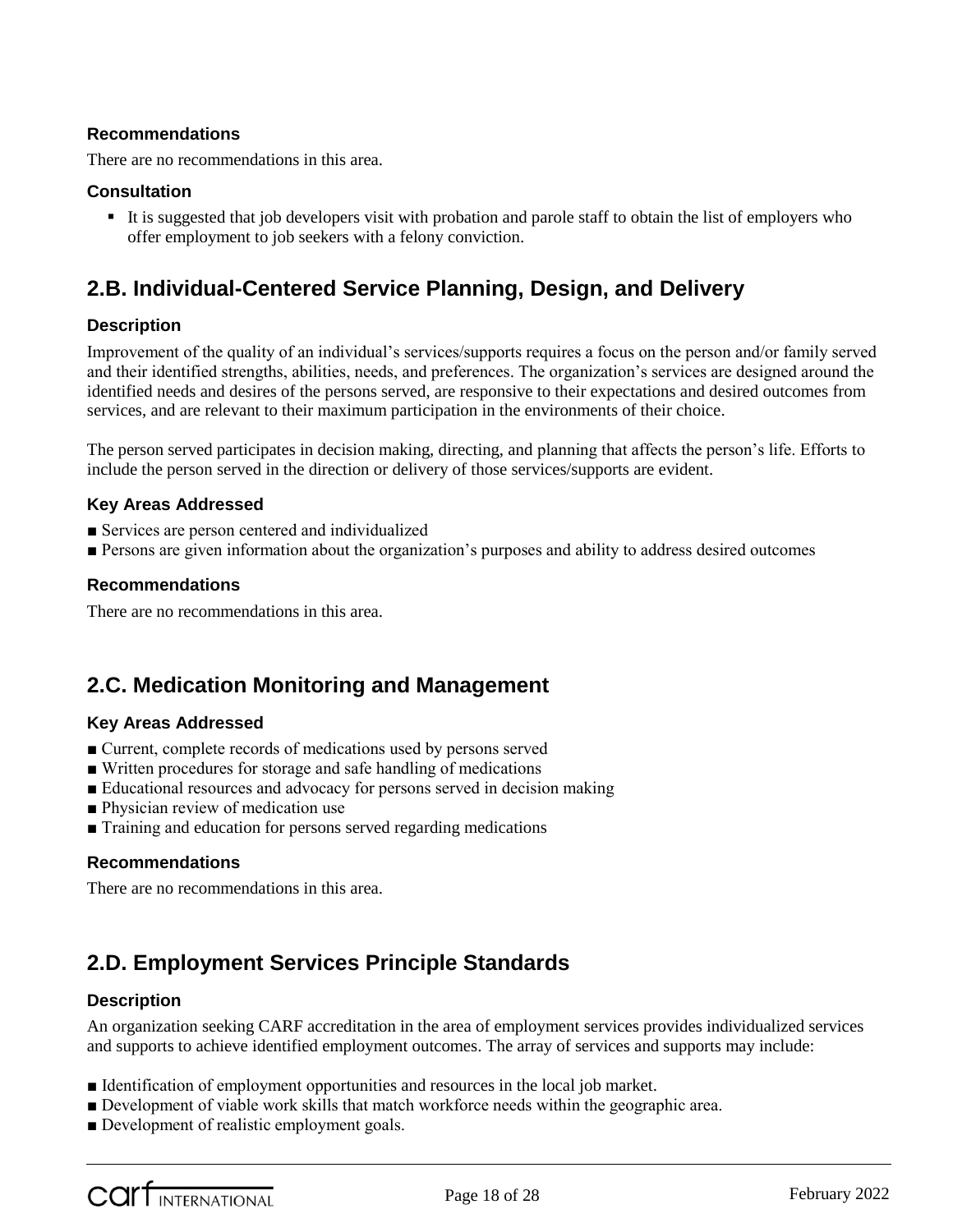- Establishment of service plans to achieve employment outcomes.
- Identification of resources and supports to achieve and maintain employment.
- Coordination of and referral to employment-related services and supports.

The organization maintains its strategic positioning in the employment sector of the community by designing and continually improving its services based on input from the persons served and from employers in the local job market, and managing results of the organization's outcomes management system. The provision of quality employment services requires a continuous focus on the persons served and the personnel needs of employers in the organization's local job market.

Some examples of the quality results desired by the different stakeholders of these services and supports include:

- Individualized, appropriate accommodations.
- A flexible, interactive process that involves the person.
- Increased independence.
- Increased employment options.
- Timely services and reports.
- Persons served obtain and maintain employment consistent with their preferences, strengths, and needs.
- Person served obtains a job at minimum wage or higher and maintains appropriate benefits.
- Person served maintains the job.

#### **Key Areas Addressed**

- Goals of the persons served
- Community resources available
- Personnel needs of local employers
- Economic trends in the local employment sector

#### **Recommendations**

There are no recommendations in this area.

## **2.E. Community Services Principle Standards**

#### **Description**

An organization seeking CARF accreditation in the area of community services assists the persons and/or families served in obtaining access to the resources and services of their choice. The persons and/or families served are included in their communities to the degree they desire. This may be accomplished by direct service provision or linkages to existing opportunities and natural supports in the community.

The organization obtains information from the persons and/or families served regarding resources and services they want or require that will meet their identified needs, and offers an array of services it arranges for or provides. The organization provides the persons and/or families served with information so that they may make informed choices and decisions.

The services and supports are changed as necessary to meet the identified needs of the persons and/or families served and other stakeholders. Service designs address identified individual, family, socioeconomic, and cultural needs.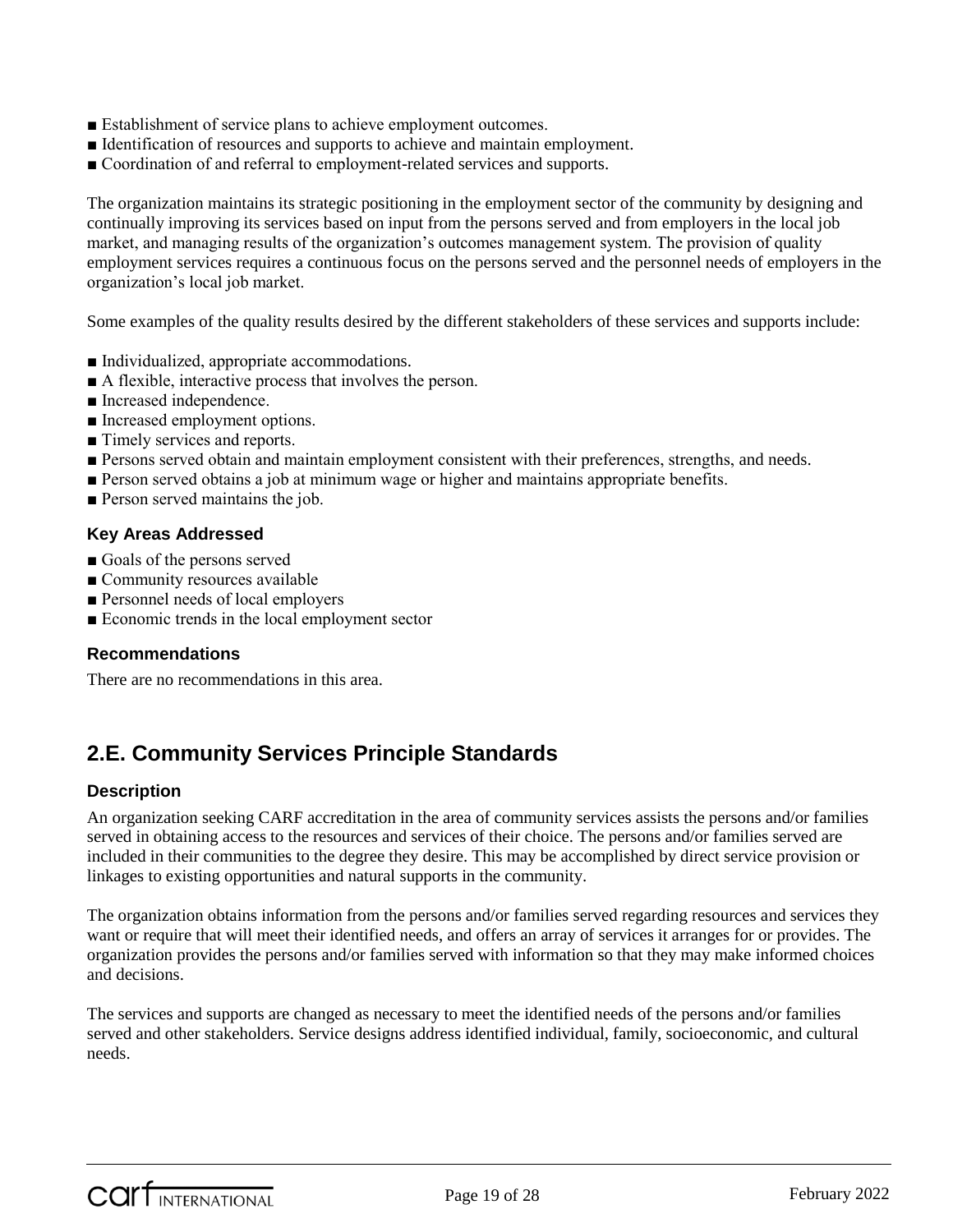Expected results from these services may include:

- Increased or maintained inclusion in meaningful community activities.
- Increased or maintained ability to perform activities of daily living.
- Increased self-direction, self-determination, and self-reliance.
- Increased self-esteem.

#### **Key Areas Addressed**

- Access to community resources and services
- Enhanced quality of life
- Community inclusion
- Community participation

#### **Recommendations**

There are no recommendations in this area.

#### **Consultation**

■ It is suggested that the organization explore the feasibility of establishing a Best Buddies<sup>®</sup> program to encourage the development of positive relationships between the persons served and students from a local university. A Best Buddies program could facilitate the integration of the persons served into mainstream society and might enhance the lives of both the persons served and the student volunteers.

## **Section 3. Employment Services**

#### **Description**

An organization seeking CARF accreditation in the area of employment services assists the persons served through an individualized person-centered process to obtain access to the services, supports, and resources of their choice to achieve their desired outcomes. This may be accomplished by direct service provision, linkages to existing generic opportunities and natural supports in the community, or any combination of these. The persons served are included in their communities to the degree they desire.

The organization provides the persons served with information so that they may make informed choices and decisions. Although we use the phrase person served, this may also include family served, as appropriate to the service and the individual.

The services and supports are arranged and changed as necessary to meet the identified desires of the persons served. Service designs address identified individual, family, socioeconomic, and cultural preferences.

Depending on the program's scope of services, expected results from these services/supports may include:

- Increased inclusion in community activities.
- Increased self-direction, self-determination, and self-reliance.
- Self-esteem.
- Community citizenship.
- Increased independence.
- Meaningful activities.
- Increased employment options.
- Employment obtained and maintained.
- Competitive employment.
- Employment at or above minimum wage.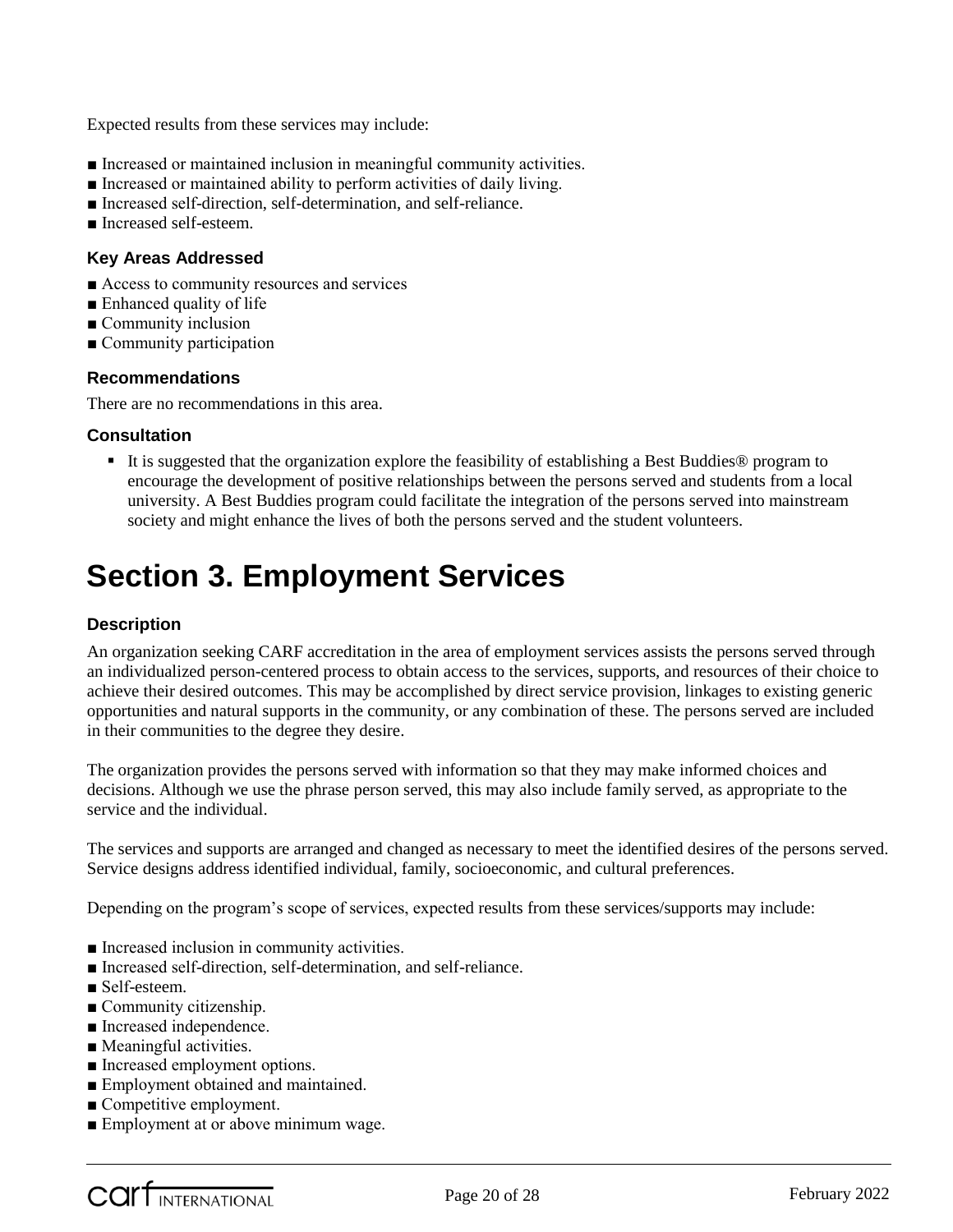- Economic self-sufficiency.
- Employment with benefits.
- Career advancement.

## **3.A. Employment Planning Services (EPS)**

#### **Description**

Employment planning services are designed to assist a person seeking employment to learn about employment opportunities within the community and to make informed decisions. Employment planning services are individualized to assist a person to choose employment outcomes and/or career development opportunities based on the person's preferences, strengths, abilities, and needs. Services begin from a presumption of employability for all persons and seek to provide meaningful information related to planning effective programs for persons with intervention strategies needed to achieve the goal of employment.

Employment planning uses some type of employment exploration model. This may involve one or more of the following:

- Situational assessments.
- Paid work trials.
- Job tryouts (may be individual, crew, enclave, cluster, etc.).
- Job shadowing.
- Community-based assessments.
- Simulated job sites.
- Staffing agencies/temporary employment agencies.
- Volunteer opportunities.
- Transitional employment.

Some examples of quality outcomes desired by the different stakeholders of these services include:

- Work interests are explored and identified.
- Recommendations for employment options are appropriate.
- Employment planning reports lead to job goals.
- Transferable work skills and employment barriers are identified.
- Benefits planning is included.
- Services are timely in their delivery.
- Services are cost-effective.
- Individuals served understand recommendations that are made.
- Individuals served identify desired employment outcomes.

#### **Key Areas Addressed**

- Employment opportunities within the community
- Informed decision making by participants
- Referrals to services to implement employment plan

#### **Recommendations**

There are no recommendations in this area.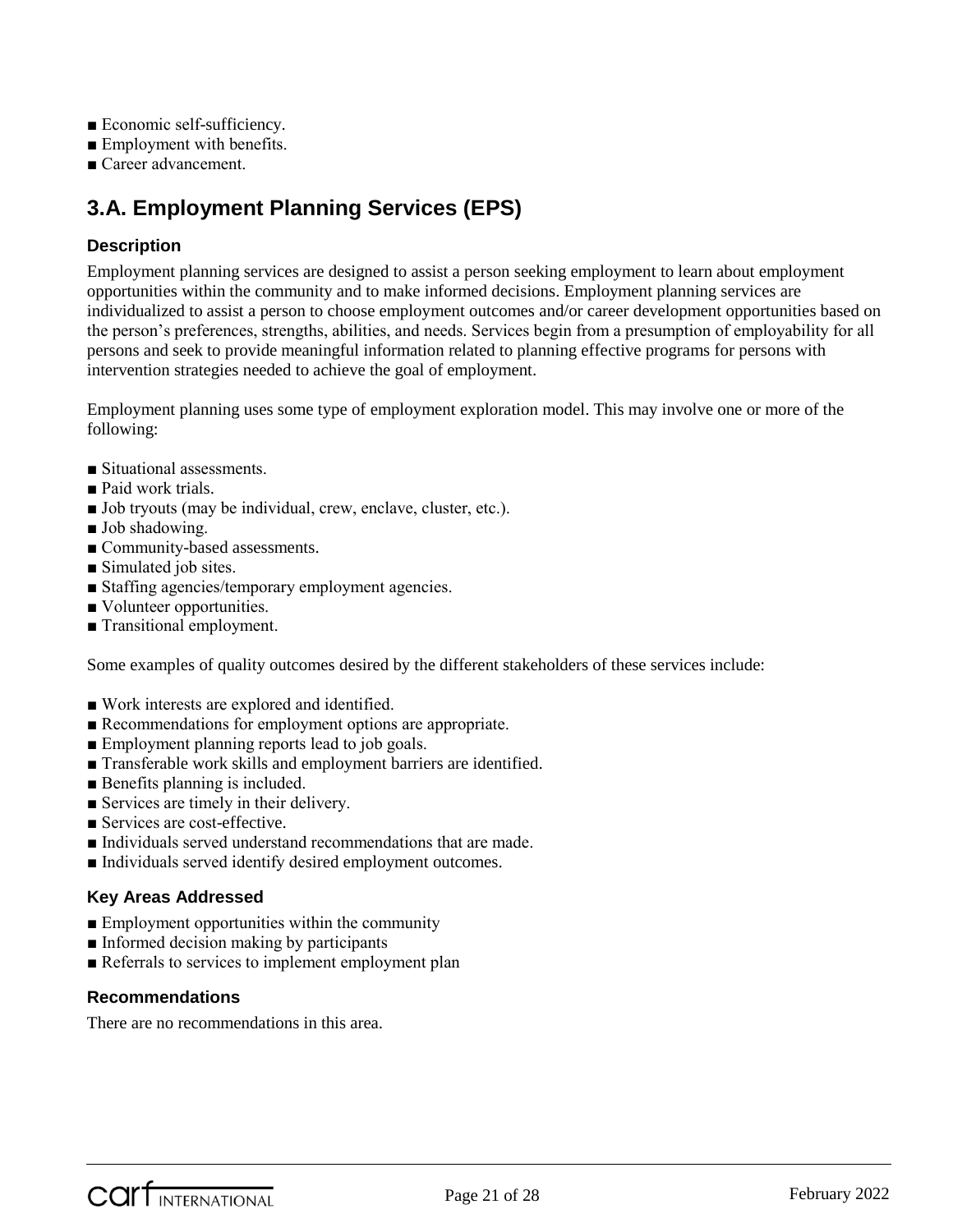## **3.D. Employee Development Services (EDS)**

#### **Description**

Employee development services are individualized services/supports that assist persons seeking employment to develop or reestablish skills, attitudes, personal characteristics, interpersonal skills, work behaviors, functional capacities, etc., to achieve positive employment outcomes.

Such services/supports are time limited and can be provided directly to persons seeking employment or indirectly through corporate employer/employee support programs. These services/supports can be provided at community job sites, within formal and organized training and educational settings, through coaching, by tutorial services, or within the organization. These services may be offered in a free-standing unit or as a functional piece of other services.

Some examples of the quality outcomes desired by the different stakeholders of these services include:

- Person served obtains employment.
- Person served moves to a training program or better employment.
- Person served retains employment.
- Person served obtains improved benefits.
- Increased wages.
- Increased skills.
- Increased work hours.
- Movement to individualized competitive employment.
- Employment in an integrated environment.
- Job advancement potential increases.
- Job-seeking skills are developed.
- Career growth and development.
- Level of support needed is reduced.
- Exposure to and availability of a variety of jobs.
- Program is kept at capacity.
- Services are cost-effective for the results achieved.
- Responsiveness (days from referral to starting services).

#### **Key Areas Addressed**

- Skills development/reestablishment
- Attitude development/reestablishment
- Work behaviors development/reestablishment
- Employment outcomes

#### **Recommendations**

There are no recommendations in this area.

## **3.E. Employment Skills Training Services (EST)**

#### **Description**

Employment skills training services are organized formal training services that assist a person seeking employment to acquire the skills necessary for specific jobs or families of jobs. Such services can be provided at job sites in the form of apprenticeships, on-the-job training, and/or volunteer situations; within formal and organized training and educational settings (such as community colleges and trade and technical schools); or within the organization.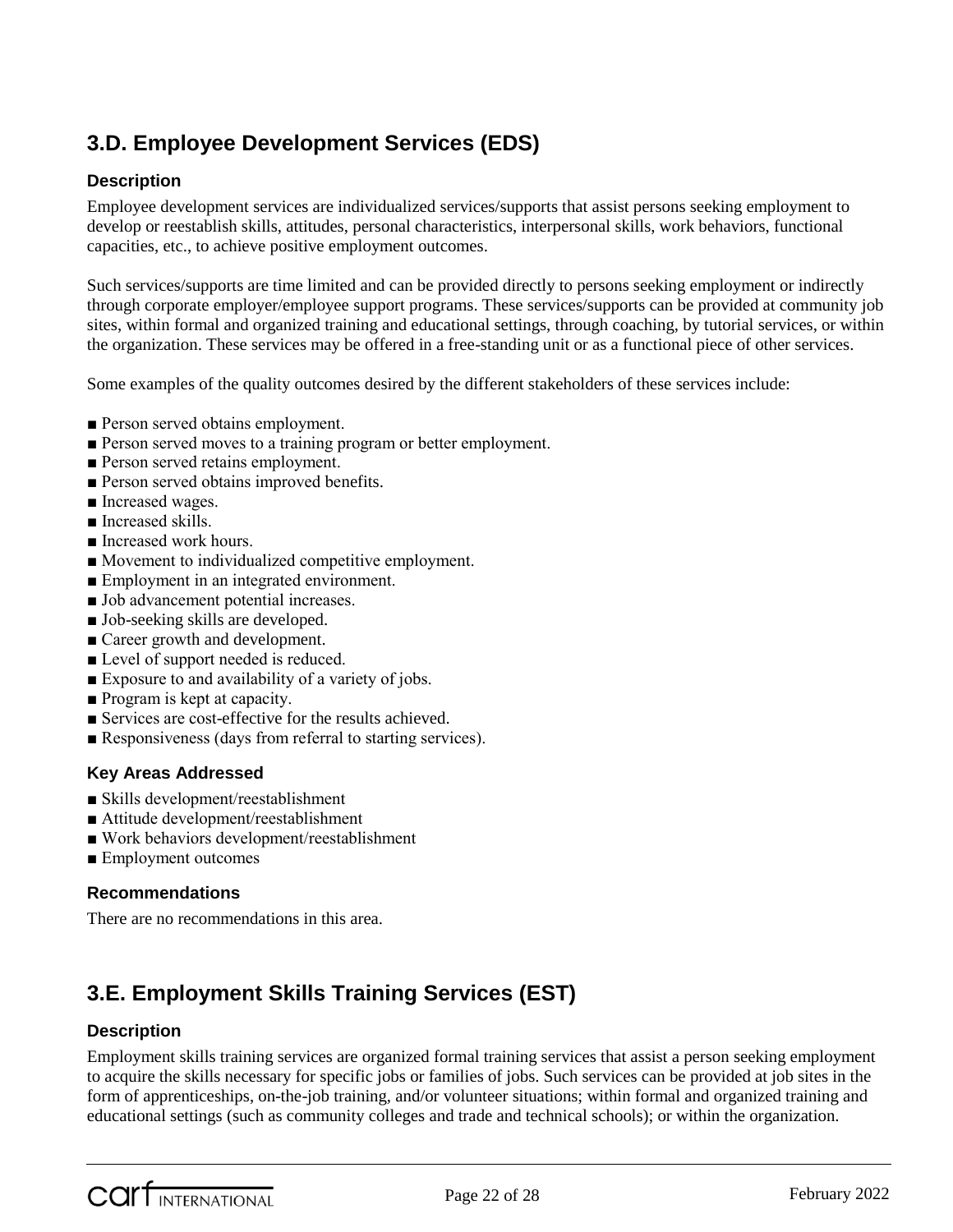Some examples of the quality outcomes desired by the different stakeholders of these services include:

- Persons show improvement in skill level.
- Specific marketable skills are developed.
- Persons served achieve employment in the area of training.
- Persons secure employment with benefits.
- Persons retain employment.
- Training is completed in a timely manner.
- Training is cost-effective for the results produced.

#### **Key Areas Addressed**

- Formal training services
- Skills, attitude, and work behaviors development/reestablishment

#### **Recommendations**

There are no recommendations in this area.

## **3.G. Community Employment Services (CES)**

#### **Description**

Community employment services assist persons to obtain successful community employment opportunities that are responsive to their choices and preferences. Through a strengths-based approach the program provides persondirected services/supports to individuals to choose, achieve, and maintain employment in integrated community employment settings.

Work is a fundamental part of adult life. Individually tailored job development, training, and support recognize each person's employability and potential contribution to the labor market. Persons are supported as needed through an individualized person-centered model of services to choose and obtain a successful employment opportunity consistent with their preferences, keep the employment, and find new employment if necessary or for purposes of career advancement.

Such services may be described as individualized competitive employment, individual placements, contracted temporary personnel services, competitive employment, supported employment, transitional employment, mobile work crews, contracted work groups in the community, community-based SourceAmerica® contracts, and other business-based work groups in community-integrated designs. In Canada, employment in the form of bona fide volunteer placements is possible.

Individuals may be paid by community employers or by the organization. Employment is in the community.

The following service categories are available under Community Employment Services (please refer to the program descriptions and applicable standards):

- Job Development (CES:JD)
- Employment Supports (CES:ES)

If an organization provides only Job Development or Employment Supports, then it may be accredited for only that service. If it is providing both Job Development and Employment Supports, then it must seek accreditation for both. If any clarification is needed, please contact your CARF resource specialist. There is no charge for consultation.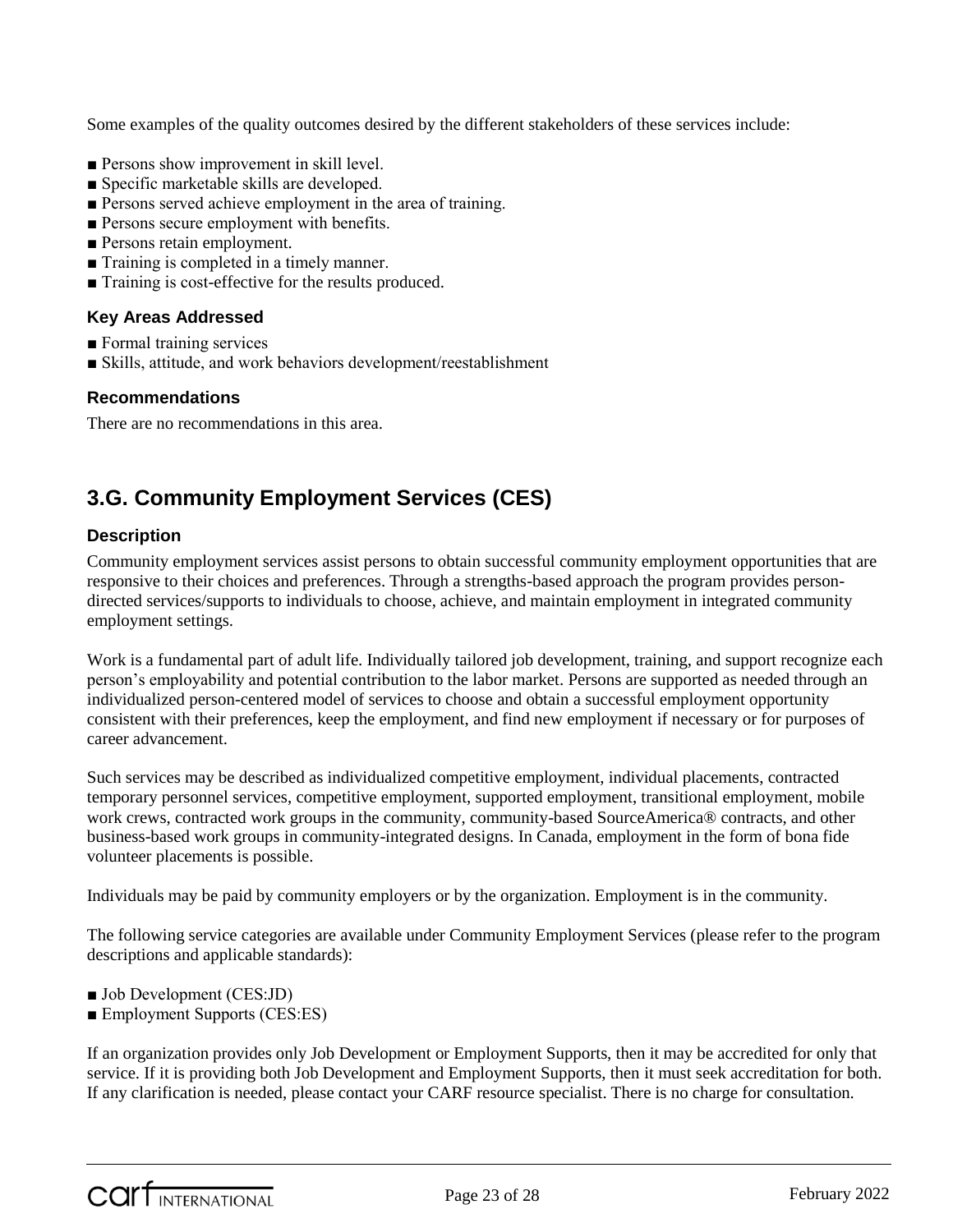Note: In making the determination of what an organization is actually providing in comparison to these service descriptions, these factors are considered: the mission of the services, the program descriptions, brochures and marketing image for these services, and the outcomes of the services.

Depending on the scope of the services provided, some examples of the quality outcomes desired by the different stakeholders of these services include:

- Persons obtain community employment.
- Persons obtain individualized competitive employment.
- Employment matches interests and desires of persons.
- Wages, benefits, and hours of employment achieved as desired.
- Average number of hours worked per week increases.
- Average number of hours worked per week meets the desires of the person served.
- Full-time employment with benefits.
- Transition-age youth move directly from their educational environment into community employment.
- Potential for upward mobility.
- Self-sufficiency.
- Integration.
- Responsive services.
- Safe working conditions.
- Cost-effective for placement achieved.
- Performance level achieved meets requirements of job or position.
- Increase in skills.
- Increase in productivity.
- Increase in hours worked.
- Increase in pay.
- Employment retention.
- Increase in natural supports from coworkers.
- Persons served treated with respect.
- Minimize length of time for supports.
- Type and amount of staff interaction meets needs.
- Employer satisfaction.
- Responsiveness to customers.

Job Development (CES:JD): Successful job development concurrently uses assessment information about the strengths and interests of the person seeking employment to target the types of jobs available from potential employers in the local labor market. Typical job development activities include reviewing local employment opportunities and developing potential employers/customers through direct and indirect promotional strategies. Job development may include facilitating a hiring agreement between an employer and a person seeking employment. Some persons seeking employment may want assistance at only a basic, informational level, such as support for a self-directed job search.

Employment Supports (CES:ES): Employment support services promote successful training of a person to a new job, job adjustment, retention, and advancement. These services are based on the individual employee with a focus on achieving long-term retention of the person in the job. The level of employment support services is individualized to each employee and the complexity of the job.

Often supports are intensive for the initial orientation and training of an employee with the intent of leading to natural supports and/or reduced external job coaching. However, some persons may not require any employment supports at the job site; others may require intensive initial training with a quick decrease in supports, while some will be most successful when long-term supports are provided.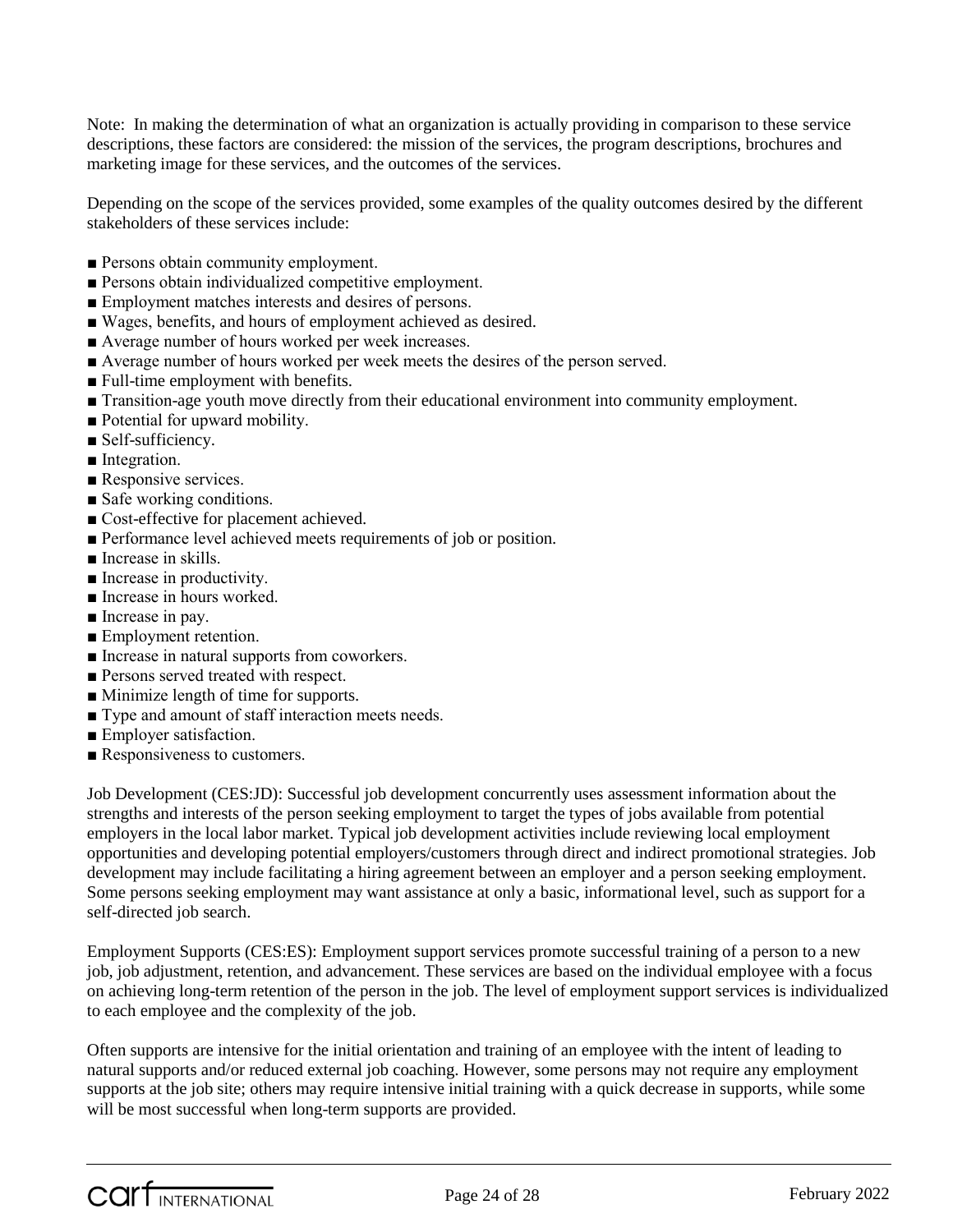Supports can include assisting the employee with understanding the job culture, industry practices, and work behaviors expected by the employer. It may also include helping the employer and coworkers to understand the support strategies and accommodations needed by the worker.

Supports are a critical element of the long-term effectiveness of community employment. Support services address issues such as assistance in training a person to complete new tasks, changes in work schedule or work promotion, a decrease in productivity of the person served, adjusting to new supervisors, and managing changes in nonwork environments or other critical life activities that may affect work performance. Routine follow-up with the employer and the employee is crucial to continued job success.

#### **Key Areas Addressed**

- Integrated employment choice
- Integrated employment obtainment
- Employment provided in regular business settings
- Integrated employment retention
- Provides career advancement resources

#### **Recommendations**

There are no recommendations in this area.

#### **Consultation**

 It is suggested that the organization learn about SourceAmerica, an AbilityOne® authorized enterprise. This is a network of nonprofits creating jobs for people with disabilities, and it links customers who need products and services to nonprofits that employ a dedicated workforce of individuals with disabilities to provide them.

## **Section 4. Community Services**

#### **Description**

An organization seeking CARF accreditation in the area of community services assists the persons served through an individualized person-centered process to obtain access to the services, supports, and resources of their choice to achieve their desired outcomes. This may be accomplished by direct service provision, linkages to existing generic opportunities and natural supports in the community, or any combination of these. The persons served are included in their communities to the degree they desire.

The organization provides the persons served with information so that they may make informed choices and decisions. Although we use the phrase person served, this may also include family served, as appropriate to the service and the individual.

The services and supports are arranged and changed as necessary to meet the identified desires of the persons served. Service designs address identified individual, family, socioeconomic, and cultural preferences.

Depending on the program's scope of services, expected results from these services/supports may include:

- Increased inclusion in community activities.
- Increased or maintained ability to perform activities of daily living.
- Increased self-direction, self-determination, and self-reliance.
- Self-esteem.
- Housing opportunities.
- Community citizenship.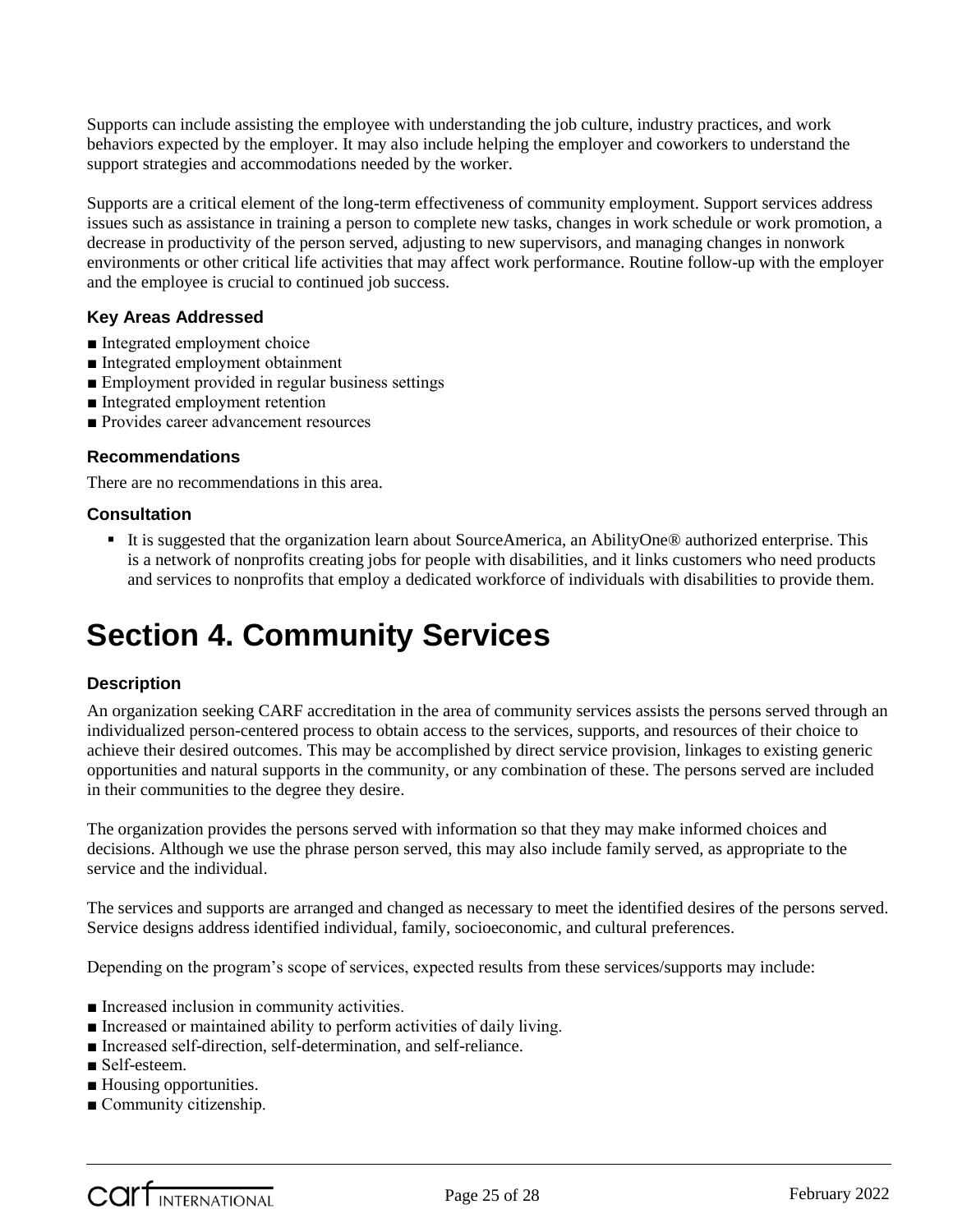- Increased independence.
- Meaningful activities.
- Increased employment options.

## **4.G. Community Integration (COI)**

#### **Description**

Community integration is designed to help persons to optimize their personal, social, and vocational competency to live successfully in the community. Persons served are active partners in determining the activities they desire to participate in. Therefore, the settings can be informal to reduce barriers between staff members and persons served. An activity center, a day program, a clubhouse, and a drop-in center are examples of community integration services. Consumer-run programs are also included.

Community integration provides opportunities for the community participation of the persons served. The organization defines the scope of these services and supports based on the identified needs and desires of the persons served. This may include services for persons who without this option are at risk of receiving services full-time in more restrictive environments with intensive levels of supports such as hospitalization or nursing home care. A person may participate in a variety of community life experiences or interactions that may include, but are not limited to:

- Leisure or recreational activities.
- Communication activities.
- Spiritual activities.
- Cultural activities.
- Pre-vocational experiences.
- Vocational pursuits.
- Volunteerism in the community.
- Educational and training activities.
- Development of living skills.
- Health and wellness promotion.
- Orientation, mobility, and destination training.
- Access and utilization of public transportation.
- Interacting with volunteers from the community in program activities.
- Community collaborations and social connections developed by the program (partnerships with community entities such as senior centers, arts councils, etc.).

Some examples of the quality results desired by the different stakeholders of these services include:

- Community participation.
- Increased independence.
- Increased interdependence.
- Greater quality of life.
- Skill development.
- Slowing of decline associated with aging.
- Volunteer placement.
- Movement to employment.
- Center-based socialization activities during the day that enable persons to remain in their community residence.
- Activity alternatives to avoid or reduce time spent in more restrictive environments, such as hospitalization or nursing home care.

#### **Key Areas Addressed**

■ Opportunities for community participation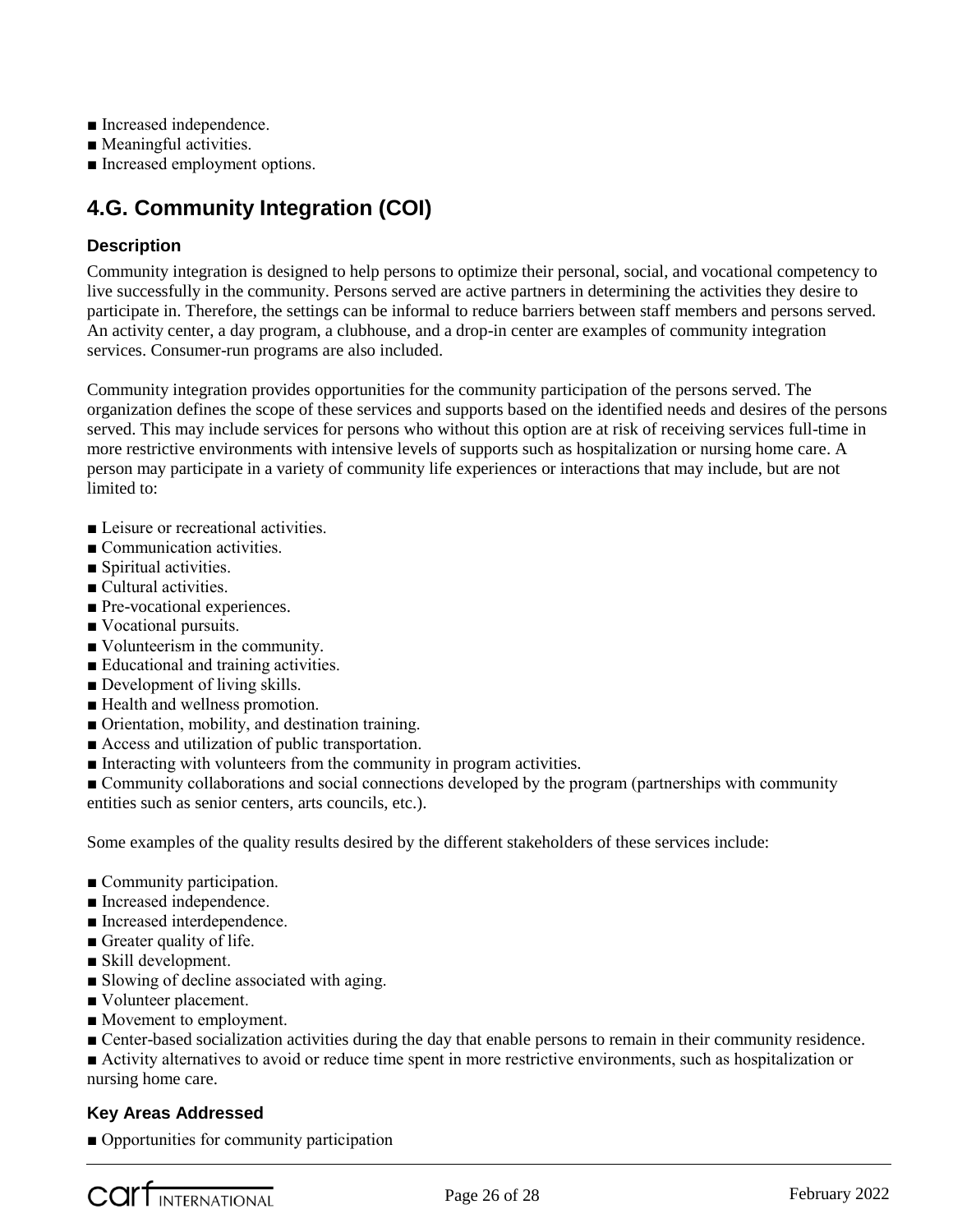#### **Recommendations**

There are no recommendations in this area.

#### **Consultation**

 It is suggested that MRCI look into Charting the LifeCourse. The available tools may be helpful in initiating conversations with team members regarding the balance between safety and independent growth.